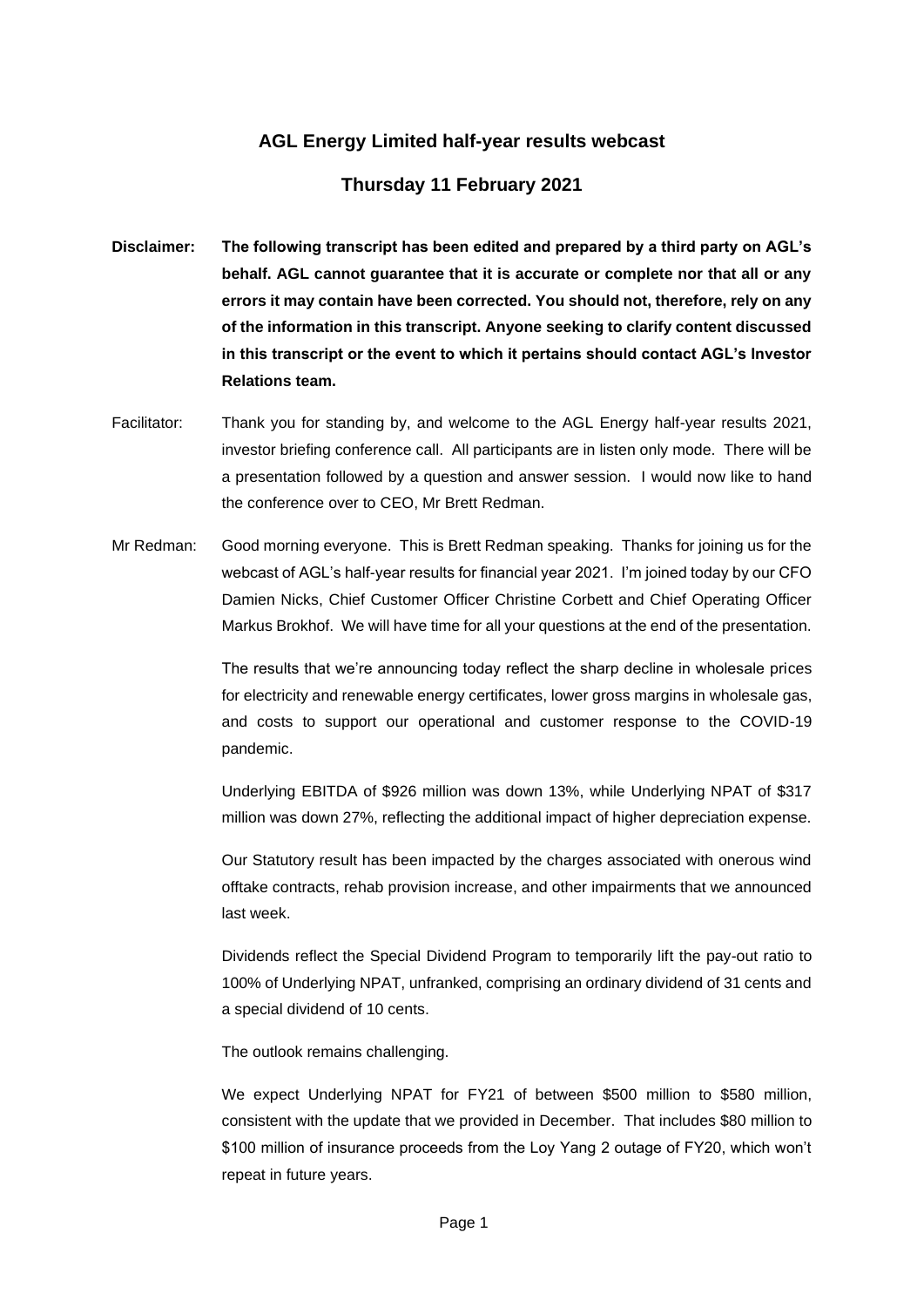This range reflects pre-existing headwinds, as well as the continued deterioration in wholesale electricity market conditions, and the financial impact of the current outage of Liddell Unit 2. We have also provided today a guidance range for Underlying EBITDA of \$1.585 billion to \$1.845 billion.

As we noted in December, the outlook into FY22 and beyond is impacted by continued market and operating headwinds, with a further material step-down in wholesale electricity margin expected.

Amid these challenging conditions, over the half we continued to deliver on our strategy. We grew our total number of services to customers by 246,000 to 4.2 million, making us Australia's largest energy retailer, thanks both to the Click Energy acquisition and organic growth.

Take-up of our broadband offering and carbon neutral products has exceeded our expectations, while the launch of AGL mobile has just gone live.

We are on track to deliver our plans for at least 850MW of grid scale batteries, while our orchestration and demand response activities are expanding strongly.

And now, we are taking further definitive action to stay ahead of the challenging conditions. We are benchmarking cash running costs to FY15, the last time wholesale electricity prices were around today's level. To that end, we have already identified \$150 million of operational expenditure savings to deliver in FY22. We are also targeting a \$100 million reduction in sustaining capital expenditure across the group by FY23.

Finally, we are assessing our business model and capital structure to maximise shareholder value. We will have more to say on all these initiatives at an investor day that we expect to hold around the end of March.

Let me now turn to our three core operational metrics: safety, customer experience and employee engagement. The total Injury Frequency Rate per million hours worked decreased markedly to 2.4 for employees and contractors combined in the first half. That's a 27% improvement on FY20, reflecting a sustained focus on safety. That said, any injury to any person on an AGL site is unacceptable. We will continue to do more, improving our safety culture and practices.

On the customer front, in addition to growing our customer base to a number one position, we have delivered further improvement in Net Promoter Score. We have come a long way from June 2018, improving more than 25 points.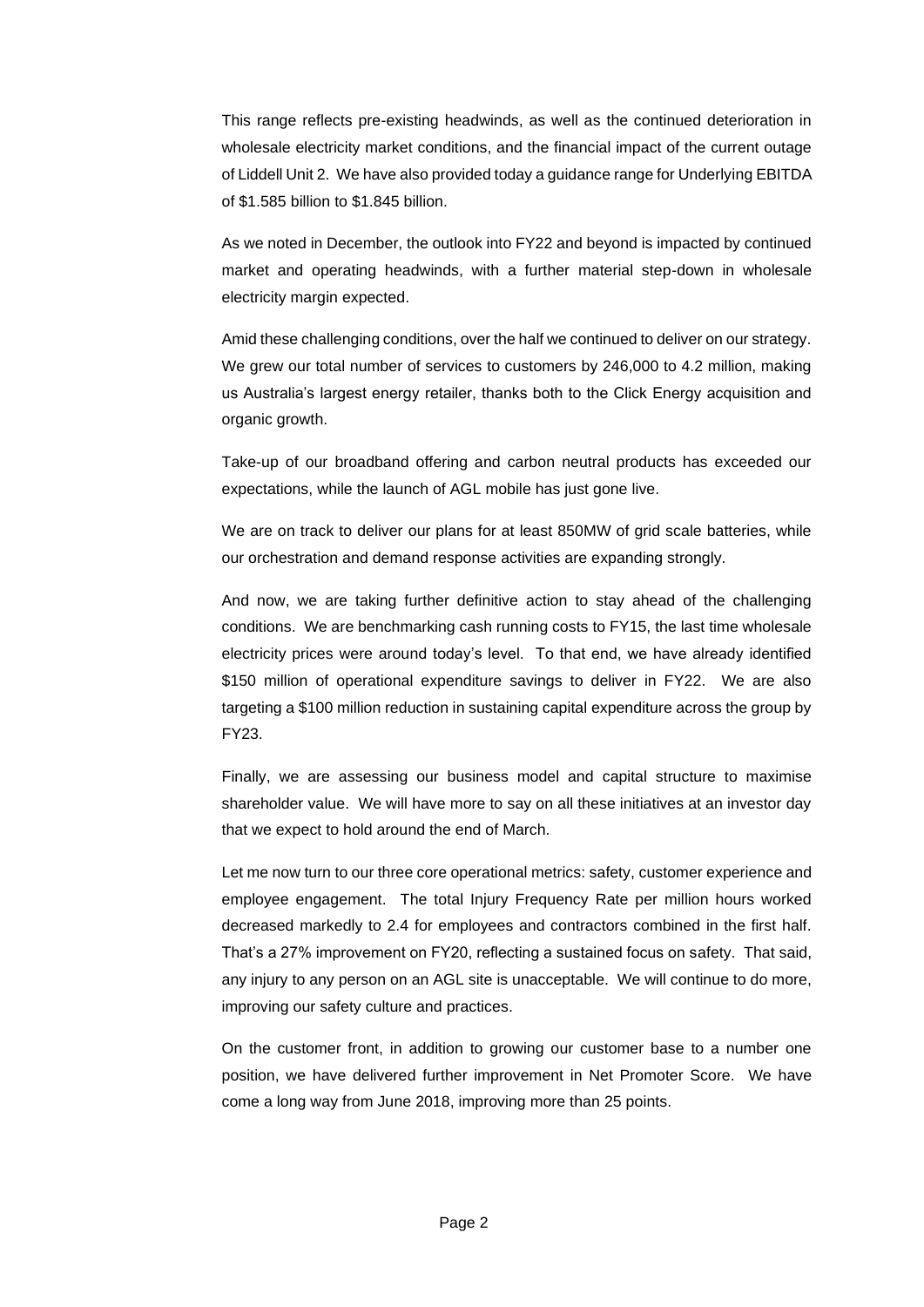For employees, engagement figures improved to FY20, and we are due to take our next survey in a couple of months. Given the difficult operational conditions of the last year, these are pleasing results.

This slide shows a further summary of our financial result, which Damien will cover more in detail later on in the presentation.

I'd now like to look in more detail at market conditions. Spot and forward electricity prices have decreased rapidly to levels unseen since 2015. On the one hand, supply has increased as a result of new grid-scale and rooftop renewable generation combined with the deferral of major planned outages at thermal plant as a result of COVID-19.

On the other hand, demand has fallen due to mild weather and COVID-19.

La Nina has created an unusually cool summer, particularly in December.

Business and industrial demand were down approximately 6% across the half (excluding Perth Energy), partly mitigated by an increase in residential demand.

Looking ahead, we expect demand will re-stabilise, but price will need to lift from the current very low spot conditions or risk a market supply side response.

That said, we expect a sustained impact to long-term wholesale energy prices reflecting policy measures to underwrite new build of electricity generation and lower technology costs, leading to expectations of increased supply.

This lower price environment will put pressure on existing generation in the market, while new generation build will increasingly rely on government contracts. Amid these conditions, in the near term we expect to see further margin compression as our historic hedge positions roll off. Longer term, our low-cost generation position gives us a relative strength among existing market operators.

I now want to focus on the actions we are taking to support our market-leading position and customer offerings amid this accelerating external environment.

The foundations of our business are strong. We are still Australia's largest energy retailer, largest electricity generator and largest private backer of renewables development – and we intend for all of these things to remain. The external forces of customer needs, community expectations and technological change have always shaped our market. As we've said for some time, it is the speed with which these forces change our market that will dictate the velocity of our strategy.

What we have seen in recent months is an acceleration of all of these forces beyond what we anticipated.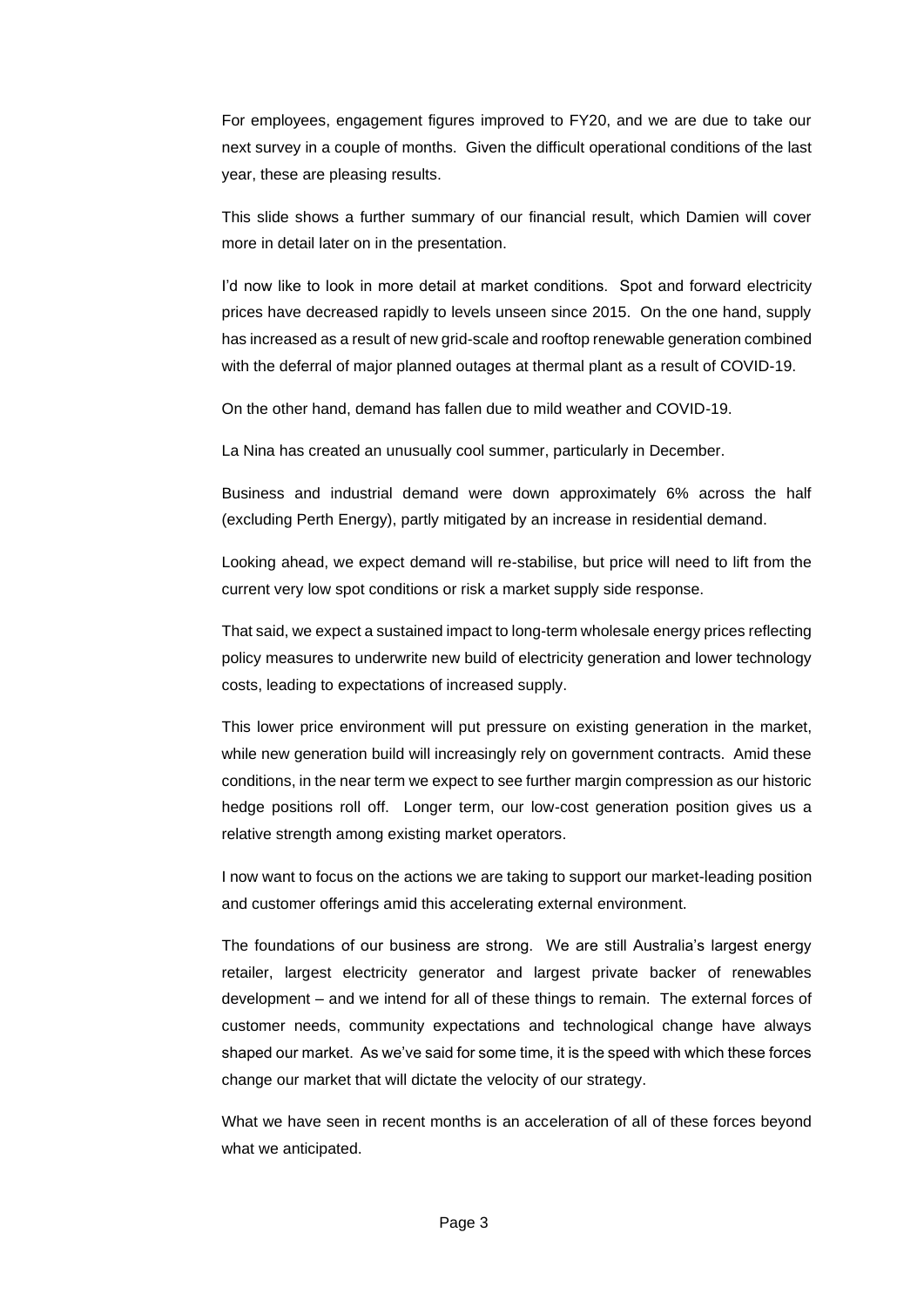In customer, uptake of our multi-product offerings is both vindicating and exciting. And demand for decentralised offerings, whether that's home batteries and electric vehicles or remote generation and storage on industrial sites, is really starting to take off.

In community, there is clearly accelerating desire for action on climate change and, with this, a shift in government policy focus. For several years, major policy initiatives have focused on retail pricing. More recently, we have seen an increase in policy aimed at accelerating the energy industry transition. This includes policies that underwrite new generation to deliver faster renewables build and put downward pressure on wholesale prices. This is coinciding with what's happening in technology: rapidly falling costs for renewables and batteries, and strong support from low-cost funding sources for renewables and clean storage.

What are the impacts and implications for AGL of these accelerating forces?

Our retail business has a clearer path towards a future state in which it provides customers' access to essential energy, data, electric vehicle, battery and other services on a carbon neutral basis.

And we are seeing the value of that retail service become more independent from the value we derive from our large-scale centralised energy supply portfolio. So much of what a household, small business or industrial customer now wants is about the value they perceive from decentralisation. This requires a different approach to trading and portfolio management from the way a traditional gen-tailer like AGL would manage risk in the past.

At the same time, how we promote the two parts of our business is evolving. In our retail business, we must seek out greater decarbonisation, lower prices and more individual control in response to customer demand.

In large scale energy supply, we will remain an essential supplier of existing reliable generation through transition, even as policy settings create much lower risk-return expectations for new supply.

Six months ago, we set targets for where we think the business needs to get to in the next few years in delivering growth and transformation.

Today, we are communicating further focus on cost and structure. We have identified \$150 million dollars of operating cost efficiencies to deliver in FY22, on top of offsetting inflation. In addition, we are targeting a \$100 million reduction in sustaining capital expenditure by FY23.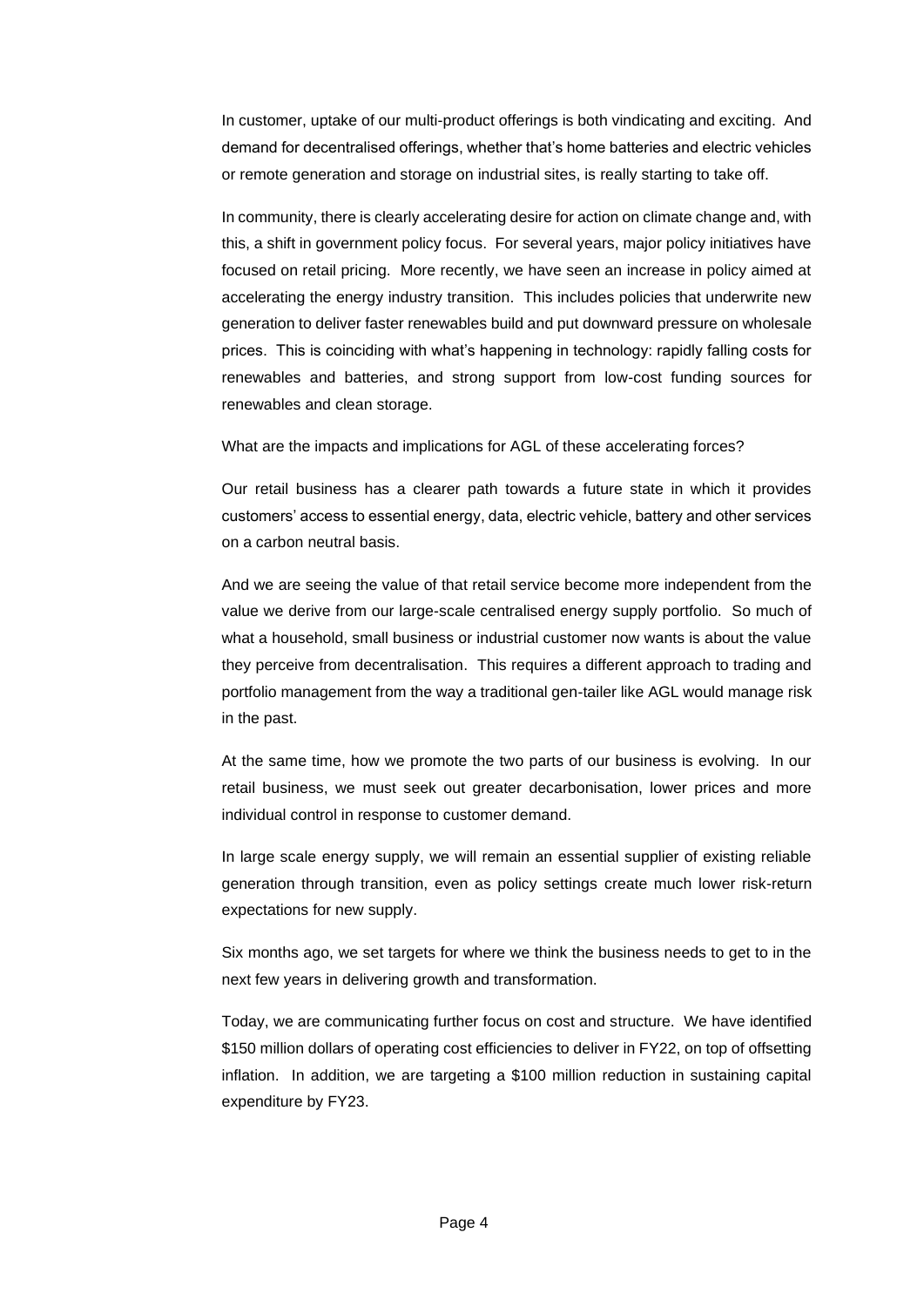And finally, we are actively assessing our business model and capital structure to maximise shareholder return. At the investor day around late March, we will provide more detail.

Let me summarise then, by providing a progress report against the strategic targets that we set six months ago.

We're delivering strong growth in absolute customer numbers and our strategy of expanding into broadband and mobile will support our objective of increasing services per customer.

We've made good progress with each of the five commitments from last year's Climate Statement.

We're on track to deliver our battery objectives, including at our own legacy generation sites, and have chosen a preferred supplier partner in Wartsila.

We've accelerated strongly our efforts in orchestration of residential and business customer batteries and demand response to more than 100 megawatts and 50,000 customers.

But AGL and the energy industry have seen a material shift in profitability and outlook in the short time since we last set these targets. The market continues to change, and the pace of that change is accelerating. It is incumbent on us, in turn, to accelerate our response.

I will now hand over to Christine.

Ms Corbett: Thank you, Brett, and good morning everyone. Today, I will provide an update on the financial performance of customer markets and the progress we have made on our multi-product retailer strategy.

> In a challenging operating environment, I'm pleased to say that as a result of our focus on customers, our positive customer advocacy story has continued, and we have reported significant growth in our customer base.

> At the same time, we have continued to focus on lowering costs, improving the customer experience and building the foundations to become Australia's leading multiproduct retailer of essential services.

> Our half-year performance was driven by strong customer growth, execution on our multi-product strategy and underlying cost efficiencies against a challenging backdrop. Our Underlying EBITDA of \$177 million was down 12%, reflective of COVID-19 impacts and the integration of our new acquisitions (Southern Phone, Perth Energy and Click Energy).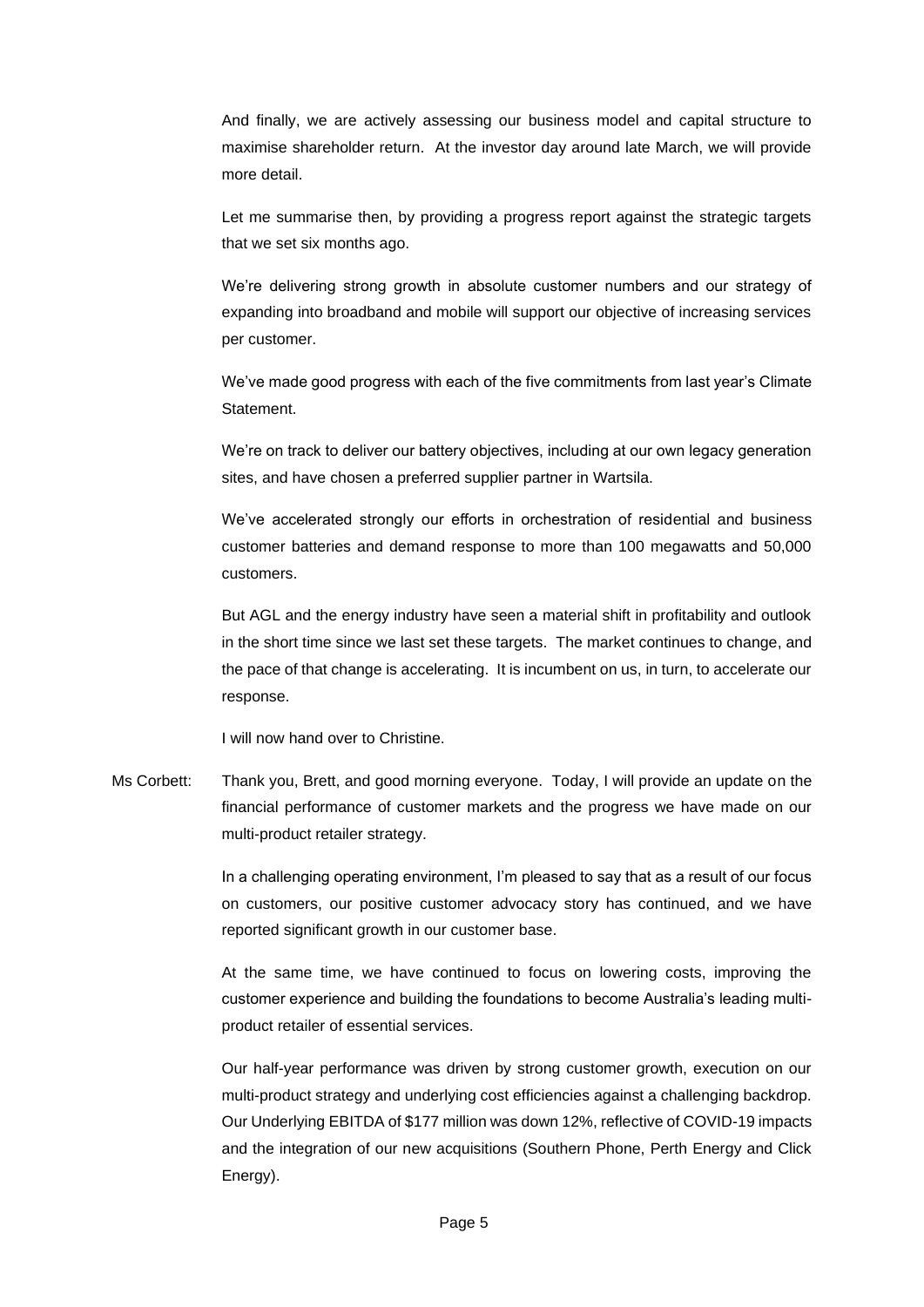This was partially offset by lower operating costs due to a decrease in call-centre volumes and marketing efficiencies together with an increase in the number of digital interactions with our customers.

Regulatory intervention, customer behaviour and high levels of competition have resulted in electricity margin compression in recent years, most prominently in Victoria due to the extent of regulatory changes. While this will impact in-year results, we expect to see retail energy margins settle to more sustainable levels in the near-medium term.

Meanwhile, our continued focus on growth in customer numbers will continue to result in volume driven margin growth and our multi-product retail strategy will drive an increased share of wallet. Our overall capex has increased 5% aligned to growth initiatives. The growth in customer numbers includes the acquisitions of Click and Perth Energy, both of which are tracking ahead of business case.

In the second half, we will continue to focus on energy growth and scaling our AGL internet and mobile service offerings. We will make further improvements to our customer experience while at the same time continue to improve our cost base as we further digitalise our business.

As we continue to build the size and strength of our retail customer base, Net Promoter Score is now at a record level. We are seeing the impact of this both in the growth in customer numbers and reduction in customer churn. Churn is at 13.9% – the lowest since 2014 – and we have maintained a healthy spread to the rest of market.

Our strong growth in customer numbers is reflected in our gross margin result, which has remained resilient despite customers switching to lower-priced products over time. Offsetting this, we've seen gross margin growth from acquired businesses as well as organic customer volume growth and consumer gas. We feel confident about growing our customer base further, consistent with the target of 4.5 million services by FY24.

Our underlying net operating costs per customer service continue to fall, driven by our recent investment in systems and our ongoing focus on simplification and digitisation. We are delivering these cost benefits at the same time as we pursue a growth strategy, enabling us to reach more households and businesses with increased efficiency.

Our focus on customers provides the foundation for our ambition for AGL to be the leading multi-product retailer for the connected customer. New products and services will help deliver customers better value and an effortless experience with the launch of AGL internet and mobile in the last few months.

By 30<sup>th</sup> of June, every product we sell will have a carbon neutral option. By delivering value and catering for the demand for sustainable products for our customers, we in turn deliver greater long-term value for AGL shareholders. We will increase customer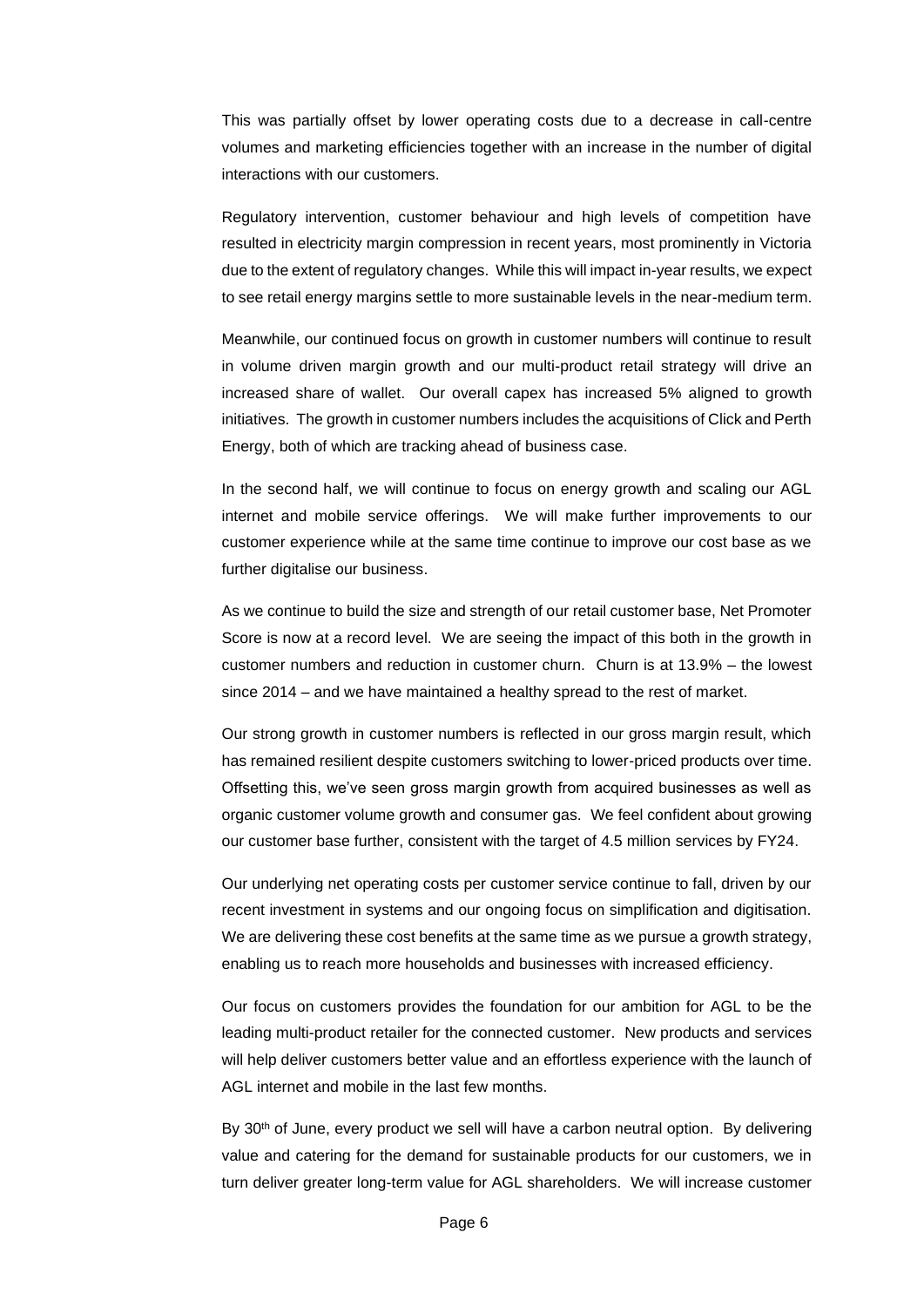lifetime value through improved average tenure and overall services and margin per customer. At the same time, our cost base will be further improved through the economies of scale we deliver across both fixed and operating costs.

We have bold ambitions to make a significant impact in the lives of our customers with positive progress already realised, centred on customer growth, digitisation and building trust and simplicity.

I'll now hand to Markus to talk about Integrated Energy.

Mr Brokhof: Thanks, Christine, and good morning everyone.

To start, this page includes an update on AGL's operational performance and impact on financials. Underlying EBITDA for the half year was down 11% to \$911 million. This includes some of the effects of COVID-19 on demand for gas and the large business and wholesale customer segments of electricity, but also the longer-term impact of the electricity transition on prices.

You will see on the right of this slide a reduction in our capital expenditure year to date by 36%. This reduction is split equally between sustaining capex and growth capex. In the case of sustaining capex, the reduction is driven by major planned outage deferrals and rescoping due to COVID-19 restrictions that have changed how we are able to safely deliver work and access interstate and international expertise.

For growth capex, the reduction is due to the completion of Barker Inlet Power Station in FY20 compared with this year. Smaller growth investments have been made in the orchestration platform of our decentralised energy business and the uplift of our trading systems.

In the remainder of the financial year, we will be focusing on bringing our announced battery investments to fruition and advancing our Crib Point LNG import terminal to the final investment stage.

In addition, we are focusing on operating costs. Integrated Energy will deliver a substantive portion of the total company target of \$150 million in FY22. The primary savings have been identified from asset maintenance optimisation, reduction of contractors, decrease in professional services and consulting services and reduction in overtime.

Finally, we will look to complete a review of sustaining capital expenditure that we have been undertaking with international expert advisors. We can't assume that the way we have operated our assets in the past will be the way we will operate in the future, and we are working to understand how we can operate more flexibly and efficiently in response to market conditions.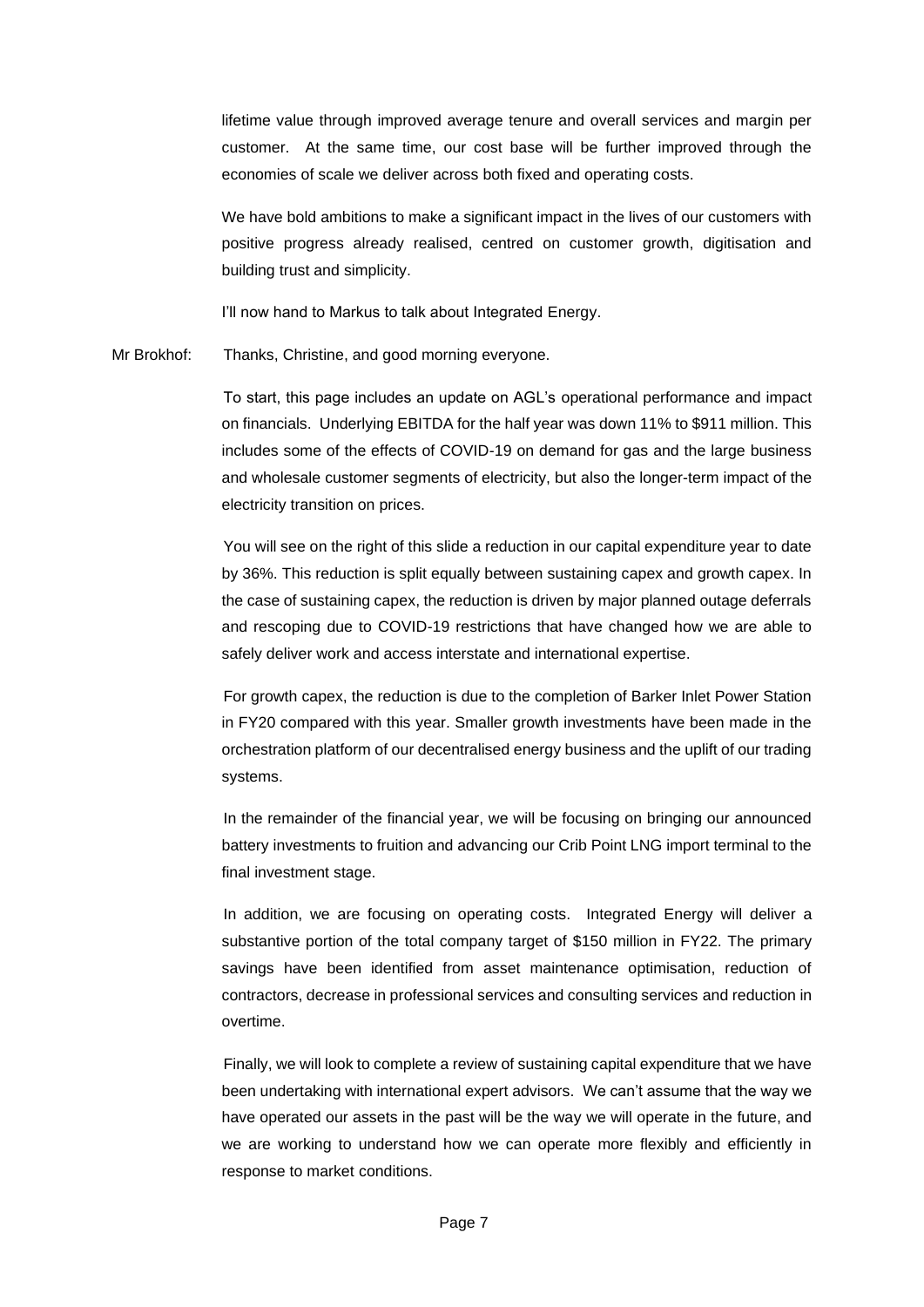Let's now turn to how our assets performed in the period.

Given the challenging conditions I just outlined, I have been happy with the ability of AGL to react and to rebalance our resilient asset portfolio. On the right, you can see that AGL's overall generation is down less than 5%, despite some material unplanned outages mainly at our coal power station at Liddell, including the severe Liddell Unit 3 incident on 17th of December. After an in-depth analysis, return to service is scheduled for 26 March.

Loy Yang is running more reliably than in the same period last year.

Renewables generation has increased more than 10% compared with the first half of last year, reflecting the increasing role in the AGL portfolio played by Coopers Gap and Silverton Wind Farm. Barker Inlet Power Station is performing ahead of business case to meet market demand for flexibility and firming up renewable generation.

On this page, as we did at the August results, we are showing the AGL gas supply portfolio by the year in which contracts were signed. The gas book historically has been underpinned by a substantial volume from supply agreements signed when gas prices were much lower. The margin pressure we are seeing this year has a lot to do with increased procurement costs as these contracts roll off.

Looking ahead, as domestic gas supply availability in the South diminishes and pipelines to key consumption areas look increasingly likely to face capacity constraints, we are planning to shift our sourcing strategy to include gas imports notably via Crib Point. We believe Crib Point provides the best mechanism to meet Victorian customer requirements and provides the flexibility to ramp up and down to match demand. The panel assessing Crib Point is expected to provide their report to the planning minister by the end of February.

In the meantime, we are contracting on a short-to midterm basis additional supplies to meet our demand forecast, the most recent of which is shown in black on this chart. Recent portfolio contracts could be secured in the range of A\$6 to A\$7/GJ which has a positive effect on our overall portfolio price and can compensate partially the roll-off of some legacy contracts.

Let me now turn to electricity. AGL has a rolling two-to-three-year hedging strategy that is influenced by the liquidity of the market and our customer portfolio. Having this hedging strategy in place has mitigated the downside in FY20 and FY21 as prices have fallen.

In this chart you can see for each of the past three financial years, the hedged generation portfolio and the vintage of the hedged volume including market pricing. It is this active risk management that has mitigated the downside of declining prices.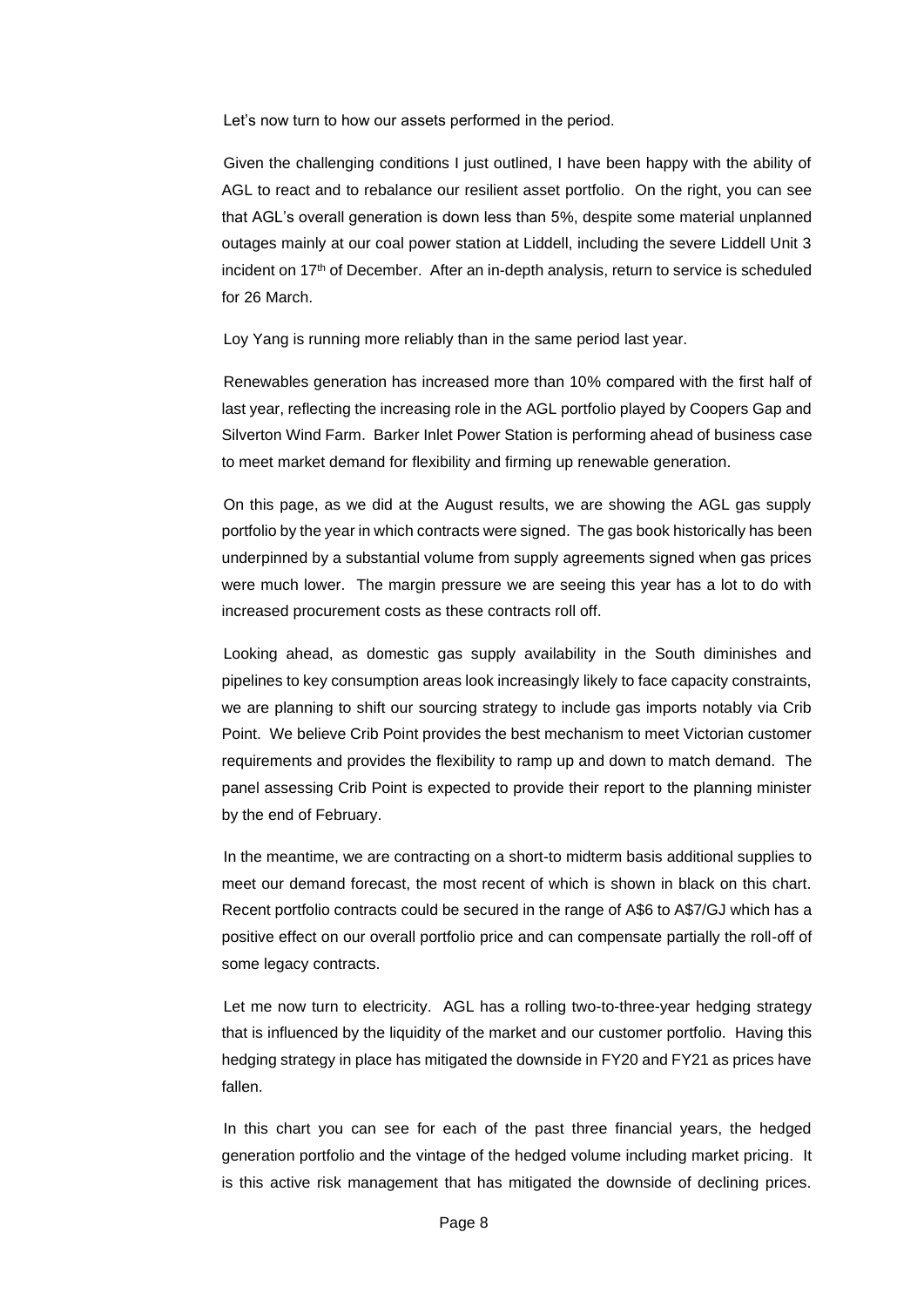However, as you can observe in the price labels, the earlier vintages were hedged at a higher price. So, as FY17 and FY18 roll off, there will be a continued margin impact going into FY22 and FY23. We will continue to focus on actively managing our hedge position to manage price and risk exposure, combining this with the evolving nature of our portfolio into the future.

I will close by talking about our strong coal supply position in New South Wales and how this translates to our competitive position.

The chart on the left shows our contracted position at AGL Macquarie, which will continue to provide us access to lower priced coal than the market average into the mid-2020s.

The chart on the right shows the evolving dark spread in New South Wales from July 2019 to January of this year. A dark spread is the difference between the price received by a generator for electricity produced and the cost of coal needed to produce that electricity. All of the plant's other expenses must come out of this spread. Hence, it is the main benchmark used to gauge the financial health of coal-powered electricity plants.

With a declining dark spread moving below \$20 per megawatt hour, as show in black on the chart, the profitability of much of New South Wales' coal generation will come under pressure. You can see this trend in the NSW dark spread line converging with the average fixed operating costs in the chart on the right-hand side.

While AGL has a big advantage because of the dark spread premium we enjoy, as shown in blue, we are not immune to this trend. Hence our focus needs to be on costs and efficiency to keep the plants running economically.

I will now hand to Damien.

Mr Nicks: Thanks, Markus, and good morning everyone.

I'll start by taking you through group Underlying Profit in more detail. The \$115 million reduction in Underlying NPAT in the half was consistent with the material headwinds we flagged last August.

Looking at the chart from left to right, as you have heard from Christine, Customer Markets margin was down slightly as a result of COVID-19 costs and lower pricing, partially offset by a solid performance from Click Energy, Perth Energy and our new telco business, which combined contributed \$32 million to margin.

In Integrated Energy, margins were impacted heavily as forecast, offset by the receipt of the majority of the Loy Yang Unit 2 insurance proceeds. Keep in mind that the \$105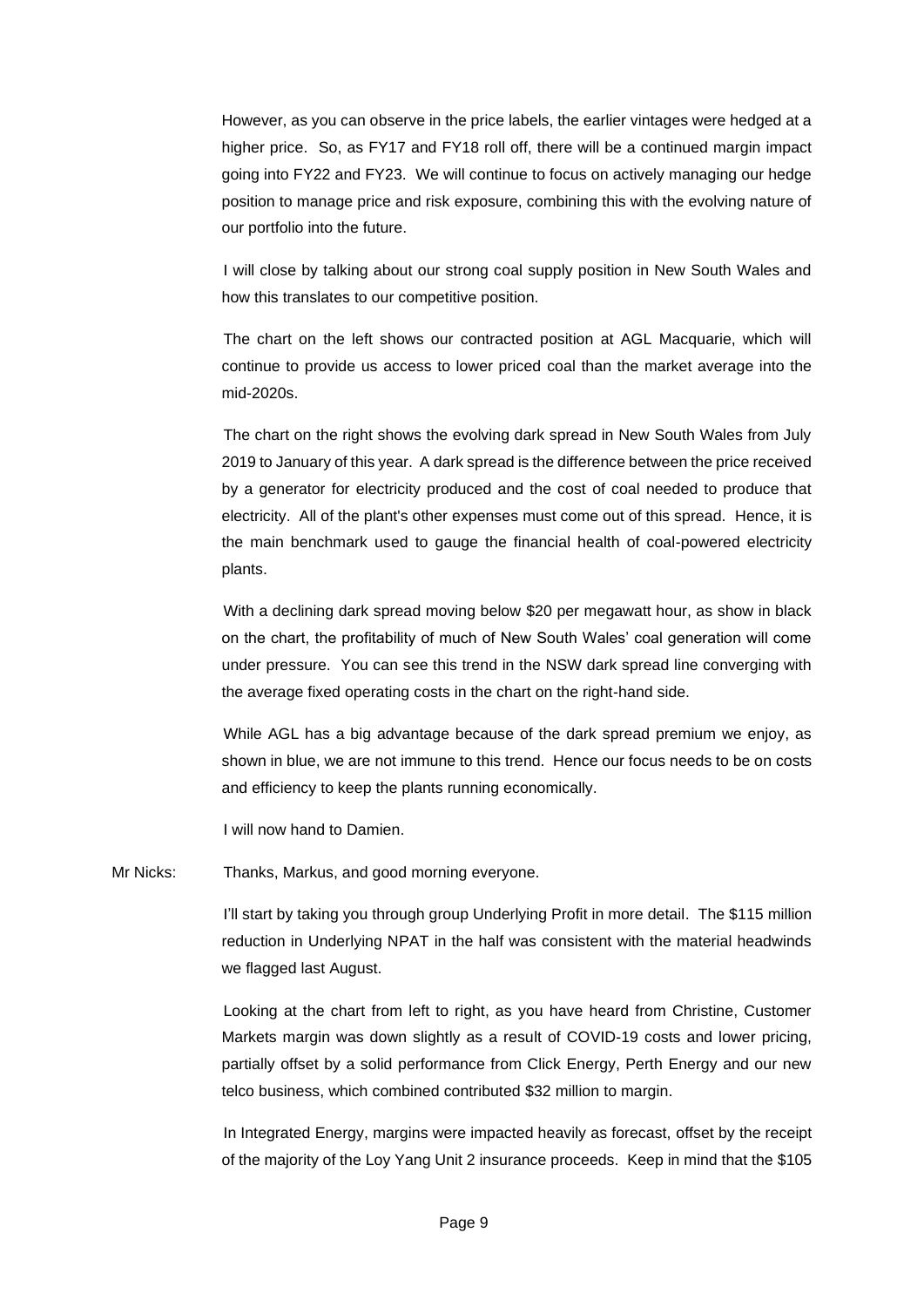million shown is pre-tax. Post tax, it's \$73 million in the half. For the full year, we remain confident in the \$80 million to \$100 million post-tax range we forecast for the full year.

Depreciation was up \$15 million before tax in the half, again consistent with our guidance for an increase in this expense. The reduction in tax expense largely reflected the fall in profit while net finance costs remain tightly managed.

Now let me remind you of the four principles that underpin our approach to capital allocation. Consistent with the first, running the existing business for optimal performance and value, we have announced plans to reduce both opex and sustaining capex today.

Since 2015 AGL has grown both our customer book and fleet materially – not to mention the inflation between now and then – so bringing our costs back to this level will be a significant achievement.

Our second principle is to maintain a strong balance sheet and dividend policy. Underlying cash conversion remains strong, and we remain well within the bounds of our Baa2 credit rating.

We are augmenting our dividend policy with a Special Dividend Program as announced in August.

Our third principle is to invest in growth, which we continue to do with a hurdle rate 300 basis points above our weighted average cost of capital.

Our fourth principle is to return excess liquidity to shareholders. The buyback was completed in August.

I'll now look at our cost reduction program in more detail.

We have identified \$150 million in sustainable operating cost reductions for delivery in FY22, in addition to continuing to offset annual inflation. That follows our objective to keep FY21 opex flat, excluding COVID-19 impacts and acquisitions, against which we are tracking slightly ahead at the half. The remainder of those COVID-19 costs include increased allowance for expected customer credit loss, costs to ensure employees and contractors were able to continue to work safely and securely at AGL generation sites during lockdown, and increased leave balances.

The decrease in other costs is being driven by ongoing savings from recent digital transformation initiatives and other efficiency programs, partially offset by a small amount of restructuring and redundancy costs in response to more challenging operating conditions.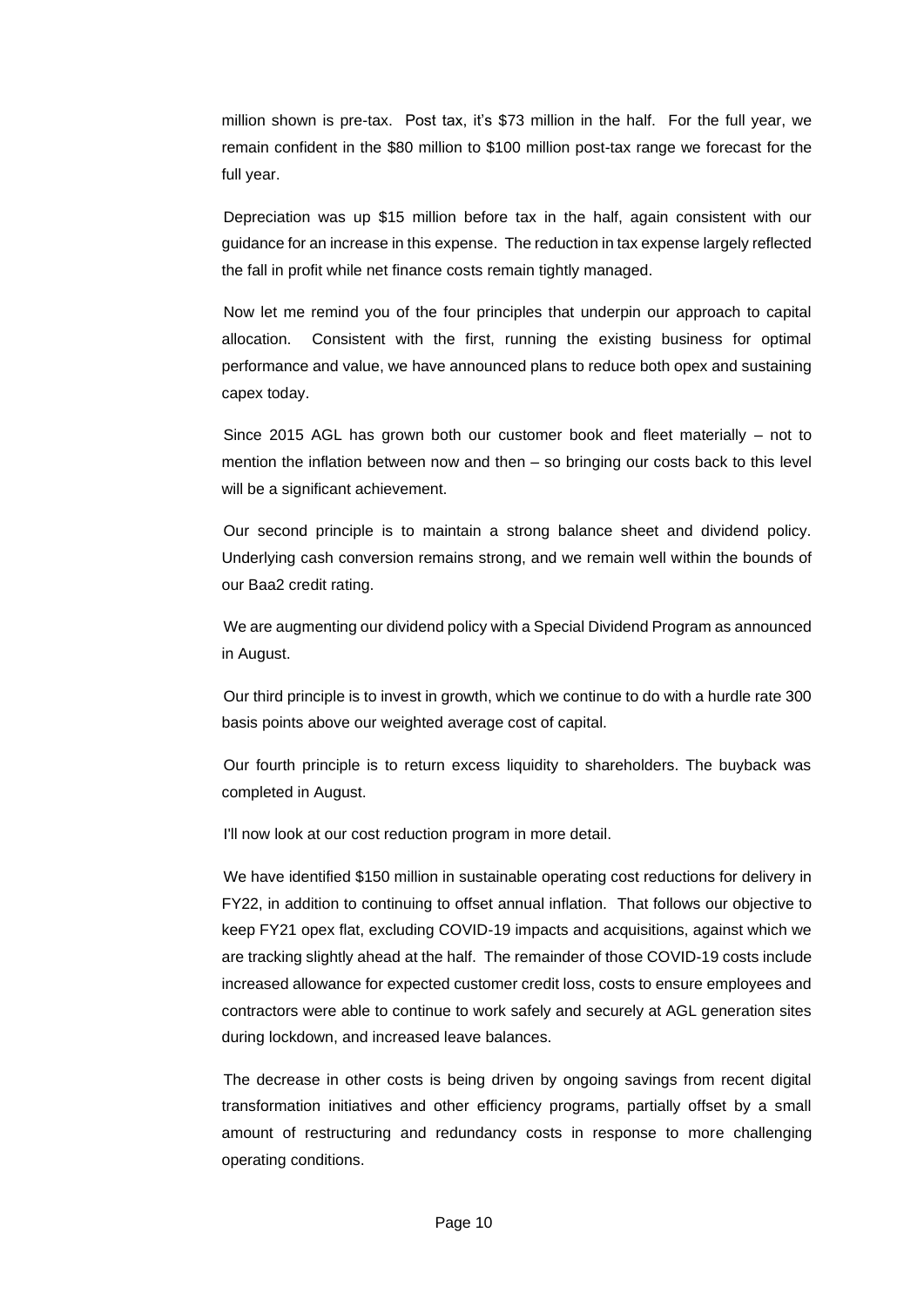You'll note on the slide that the waterfall starts on the left at FY15, which we are using as a benchmark year. The FY22 cost program is well underway. We're anticipating savings year on year from lower net bad debt expense as well as savings across labour, asset optimisation, digitisation and reductions in corporate functions in addition to a material reduction in professional and consulting services. We have identified these savings across our business units, they have been budgeted and leaders understand their KPIs.

I want to touch on credit loss in more detail. I'm pleased to report that our experience is tracking better than we expected year to date. As a result, we have reduced the provision by \$5 million – but of course there is still significant uncertainty around COVID-19 itself and the impact of government support programs rolling off.

Lastly, a comment on the Click Energy acquisition. We did increase credit loss provisioning as part of our business case assumptions, reflecting the different risk profile but, to date, its collections have performed better than our business case.

## Now let's turn to capex.

Following lower capex in the half, we are now forecasting capex for FY21 of about \$750 million – the biggest difference to FY20 being the investment in growing the multiproduct retailer offering in Customer.

You can see the level of sustaining capex each year marked on this chart with a black line, again benchmarked to FY15. This has largely been driven by mid-life and major outage schedules of our coal-fired generators.

We have detailed programs under way to deliver reductions in sustaining capex as part of our \$100 million target for the group by FY23. This will appropriately balance our maintenance program, prioritising commercial availability and efficient operations with our need for the cost base to reflect market conditions.

I'll finish by talking about cash and debt. In the half, there were increased cash tax payments and negative working capital movements associated with our Wholesale Electricity market positions. Most significantly, there was a small outflow from margin calls compared with a large inflow in the first half of FY20. Excluding margin calls, which move with wholesale prices, underlying cash conversion was strong at 90%. Investing cash flow was about \$50 million higher as lower capex was partially offset by increased spending on acquisitions.

Financing cash outflows were about half of last year reflecting debt retirement and the cessation of the buyback. Despite the impairment, we retain plenty of headroom under our Baa2 credit rating and all our debt covenants.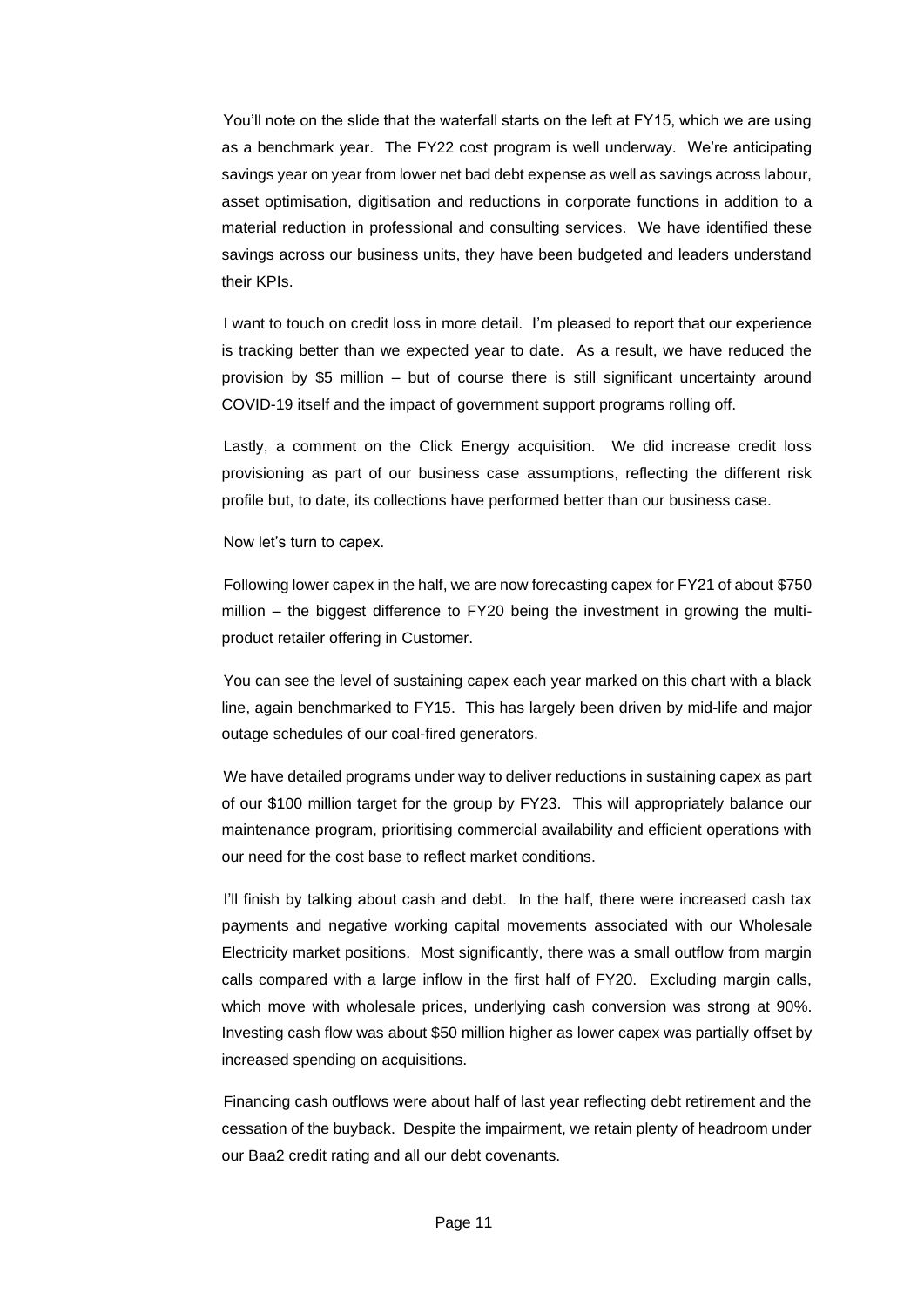We have no major refinancing due until November 2021 and approximately \$600 million in cash and undrawn debt available. We did not replace an undrawn facility that matured in September given the high levels of cash in the business.

I'll hand you back to Brett.

Mr Redman: Thanks, Damien. I want to conclude by looking at the historic relationship between EBITDA and Wholesale Electricity prices, to help put more context about our outlook beyond this year.

> Wholesale Electricity prices are the biggest driver of AGL's profitability – and you can see from the chart to the right that there is a strong correlation between the price trend (both up and down) and AGL earnings. The steady rise that occurred from FY15 to FY18 translated into record profits in FY19, and the decline we've seen since is now translating to much lower earnings this year and into the next couple of years.

> Markus has taken you through our hedge book in more detail, from which you can see that our progressive hedging approach smooths our earnings outcomes, both downside and upside.

> The chart here shows that wholesale prices are at levels last seen in 2015, hence it is likely earnings will follow.

> I'll finish by recapping our formal guidance statement, with our outlook continuing to reflect the challenging market and operating conditions.

> Today, we have provided guidance for Underlying EBITDA of between \$1,585 million and \$1,845 million and affirmed the guidance range that we provided in December for Underlying NPAT of \$500 million to \$580 million. This includes the expected \$80 million to \$100 million after-tax benefit from our insurance claims over last year's extended outage at Unit 2 of AGL Loy Yang, which won't repeat next year.

> We continue to expect FY21 operating costs (excluding depreciation and amortisation) to be broadly flat on FY20 excluding COVID-19 and acquisition related costs.

> Our FY21 guidance reflects the pressure to margin of lower cost supply contracts maturing in Wholesale Gas, lower market prices in Wholesale Electricity, higher depreciation and the costs associated with our COVID-19 response, as well as the \$25 million financial impact of the Liddell incident and further market deterioration and trading performance announced in December.

> In FY22, the insurance benefits will not recur. In addition, we continue to expect a further material step down in Wholesale Electricity margin in FY22 – despite the benefit we will see from having impaired onerous wind farm supply contracts – as older hedging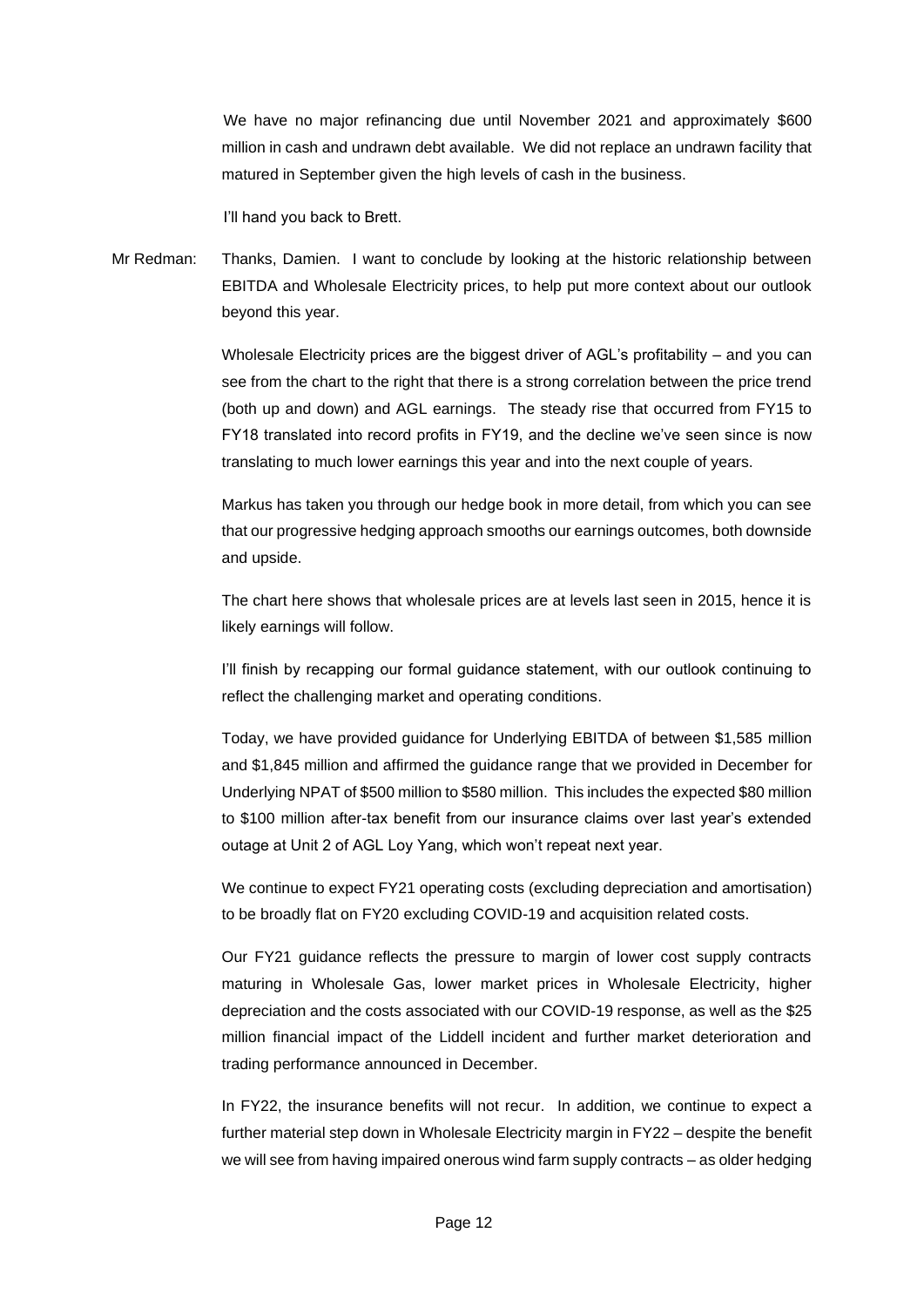positions progressively roll off and are contracted at lower levels reflecting the deterioration in wholesale prices.

The cost-out program that we announced today will not be sufficient to offset this negative earnings trajectory. As always, all our guidance is subject to ongoing uncertainty in relation to the economic impacts of the COVID-19 pandemic as well as normal variability in trading conditions.

Thank you. And we'll now take questions.

- Facilitator: We will now open for questions. To ask a question, press the star key followed by the number one. Can I please ask you to mute any other devices before asking questions over the conference line? We will take one question at a time. If time permits, we will circle back for any further questions. Our first question comes from the line of Tom Allen. Go ahead, Tom.
- *Question: Good morning, Brett, Damien and the team. You've obviously made a number of references during the presentation to assessing the business model and capital structure to maximise shareholder value. Now, I recognise that you're going to share more detail on that at your 29 March investor day, but given that you've announced it this morning, can you please provide some colour on the types of changes that you might consider to your business model?*
- Mr Redman: Thanks Tom. Look, I'm expecting that in varying forms we'll get that question a bit today. And what we're trying to do is show that we both recognise and are responsive to the market conditions around us. So clearly a difficult day or difficult presentation day today, where we have to acknowledge the thematics of the last six and 12 months are both continuing and accelerating. And at the same time, we've had the significant impairment last week, and at a difficult operating profit that we're presenting today, even in the context of I'm really pleased that we've been hitting our strategic goals along the way.

But it's in that context that we think it's important for us to show or to acknowledge to the market that we see what's happening around us, we see what's happening ahead of us and that we are thinking about what's the appropriate response to it. And in that sense, we need to spend the time to make sure that we're thoughtful in a very complex situation which will require a complex discussion in response. And we're going to come back with that thoughtful and complex response at the end of March when we're going to hold an investor day.

*Question: Okay, thanks for that, Brett. I'll look forward to engaging on it more at the investor day. I'll jump back in the queue. Thanks.*

Mr Redman: Thanks, Tom.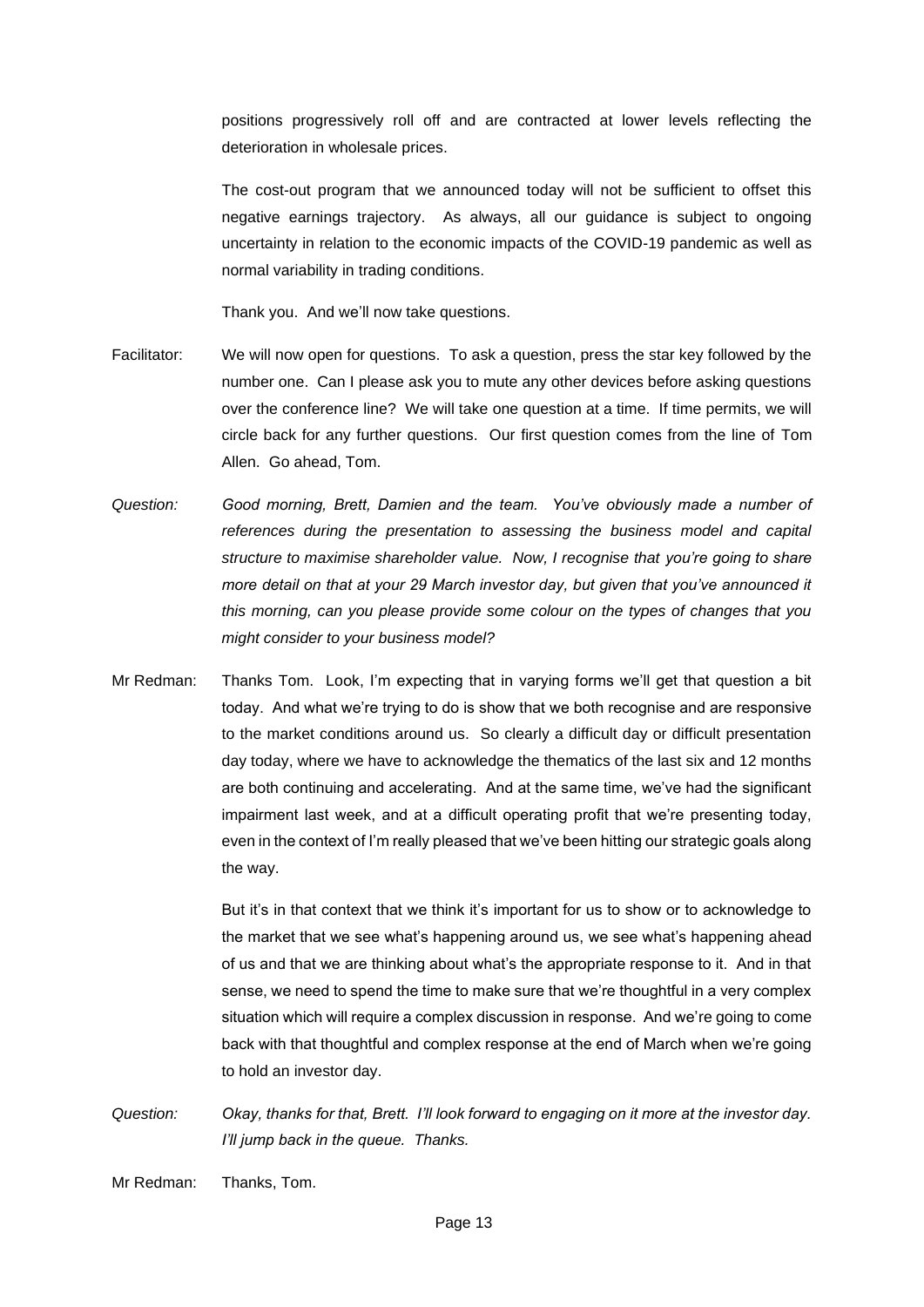Facilitator: The next question comes from the line of Rob Koh. Go ahead, Rob.

- *Question: Good morning. Thank you very much everyone. I guess my question is about the outlook for your opex, and you've highlighted some of the initiatives that you'll be doing. I'm just wondering, should we not be expecting even more reduction in opex going forward from things like COVID bad debts not recurring, from the reclassification of COGS under the onerous contracts and things like more self-insurance? Or, I guess if the cost initiatives you've identified are in addition to those. Is that the right way to think about it?*
- Mr Nicks: Hi, Rob. Damien here, mate. Look, the way to think about this is that 150 million does include the reduction in net bad debt expense. What you need to remember, we had some last year. We've got some more this year. That will then return back to normalised levels. Then, the way to think about that then is across the business, what we've done, we've been working on this program over the last 12 months when COVID first hit us. We then accelerated that program six months ago under our Operational Edge piece to work through the business to identify and then start delivering cost savings.

And what you're seeing, excluding bad debt, excluding some of the COVID expenses, underlying costs for the half are actually down 20 million, so what we're endeavouring to do is hit those run rates by the time we hit 30 June to be able to deliver the 150 million. And again, it's broadly across the business. Markus talked about some of his. Within Christine's area, it's around further digitisation. It's about some restructuring, some reorganisation we've done over the last six months. And then further across the corporate centre as well. So it is broadly across the organisation.

- *Question: Sounds good. All the best with that. Thank you very much.*
- Facilitator: Thanks, Rob. The next question comes from the line of Ian Miles. Go ahead, Ian.
- *Question: Hi guys. If we go to your FY22 outlook, and I'm just looking back at your numbers for FY15, you had Wholesale Electricity (38:37 indistinct) reporting an EBIT of 676. Since then, depreciation virtually doubled. When you think about that sustainability, are we thinking at a gross margin, going back to sort of '15 levels or are we thinking actually EBIT going back towards those types of levels? Because you've actually got a lot more depreciation happening there.*
- Mr Redman: I think, Ian, the context of that comment, I'd first read through the lens of EBITDA, because let me acknowledge that depreciation has stepped up, as we've seen the full impact of normalising for owning a lot more plant during that period, so I think EBITDA is probably a better guide to start with. And the other comment I'd make is, it's sort of a broad statement to say we're looking at FY15 as a reference year. I'd sort of counsel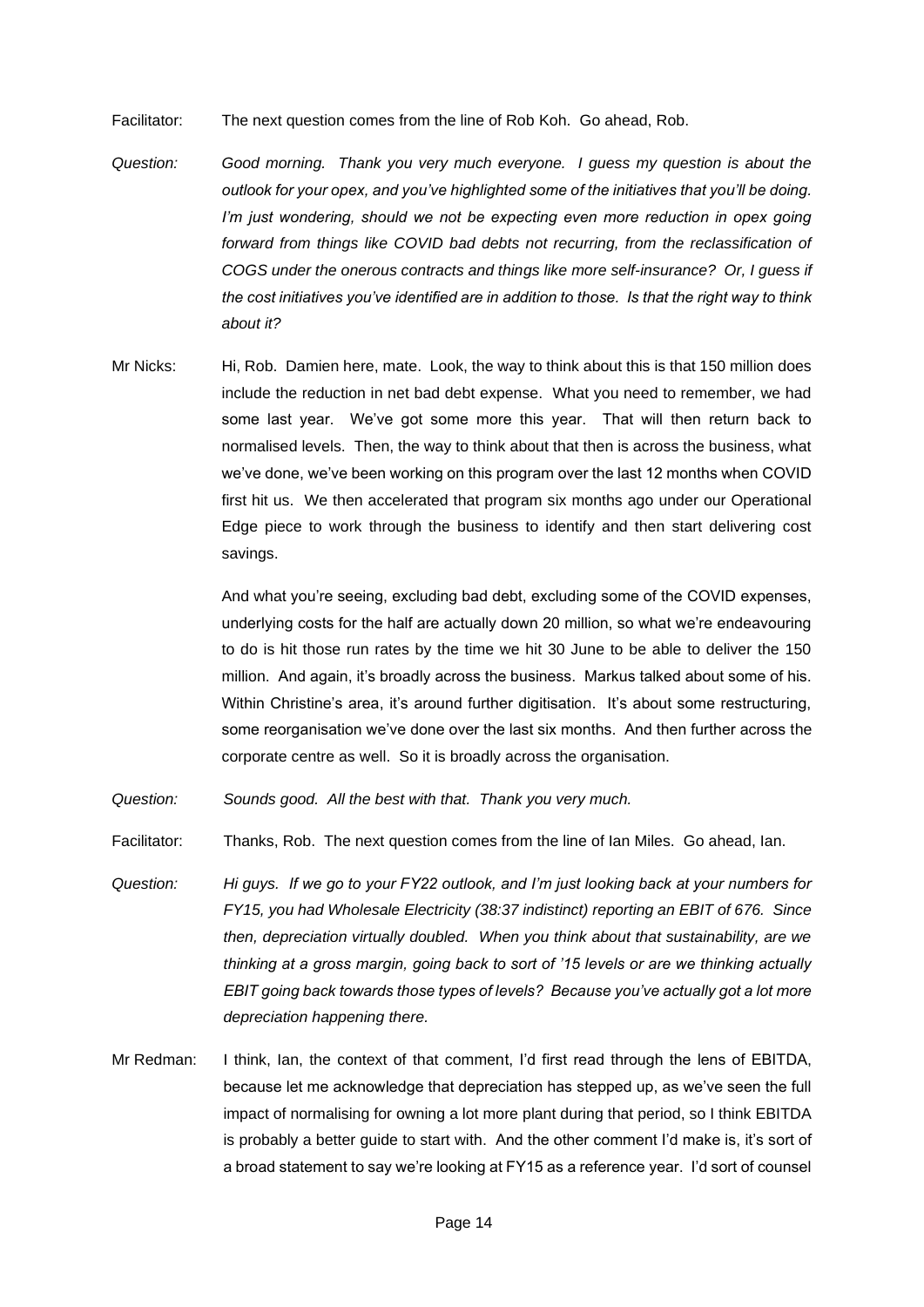people not necessarily to pull apart every line of detail and try and match every line within it because I think the business has evolved quite a bit in the last five or six years. So at a very detailed level, the analogy breaks down a little bit, but at a macro level, I think it's a fair analogy, particularly at the EBITDA level.

*Question: Okay. Look, that answered the question.*

Facilitator: Thanks Ian. The next question comes from the line of Mark Samter. Go ahead, Mark.

- *Question: Morning guys. Just a question, I know remuneration is a sensitive subject. I just think it's a good way to (40:07 indistinct) about how the company thinks about it. Your LTI incentives are described at 5-8% ROE for your average target as a stretch target. I guess both the denominator and the numerator of the ROE calculation benefited from impairments and provisions announced last week. Should we still think the 5% ROE is a stretch target? Because I guess that just mathematically gets you down to about 275 million of impact as defined as a stretch target. Or should we rethink the ROE guidelines in light of the impairments and provisions last week?*
- Mr Redman: Look, thanks, Mark, for asking what is an awkward question but is an elephant in the room, so it gives me a chance to answer it. First and foremost, the board always takes the approach that where we have something like an impairment or, in recent years, the share buybacks were another good example, that might give a benefit, if you like, to management in the LTI calculations that was unforeseen when the target was set, they're stripped out. So while obviously the board won't decide on bonus outcomes until the end of the financial year and beyond, let me say with confidence that my expectation on behalf of management is that they'll apply a consistent approach and remove any benefit of the impairments from those calculations.

In that sense, I would also say that in a difficult financial year, I'm not expecting – what's the way to say it – strong outcomes in a bonus sense. I think we're seeing the LTI metrics heavily impacted both at an ROE sense, the TSR sense. I think in the long haul, we're heading in the right direction on the carbon metric, but that's three or four years away in terms of hitting a reward point.

I come back to, I think the key message here is the board will remove from calculations any benefit from things like impairments and, as the shareholders are suffering significant pain, I want to acknowledge that, suffering significant pain, that will reflect, I am certain, through the incentives. And I'd also say at a personal level, is reflected in my personal shareholding and others within the management group. So if you like, that pain is shared appropriately.

*Question: (42:38 indistinct) Thank you.*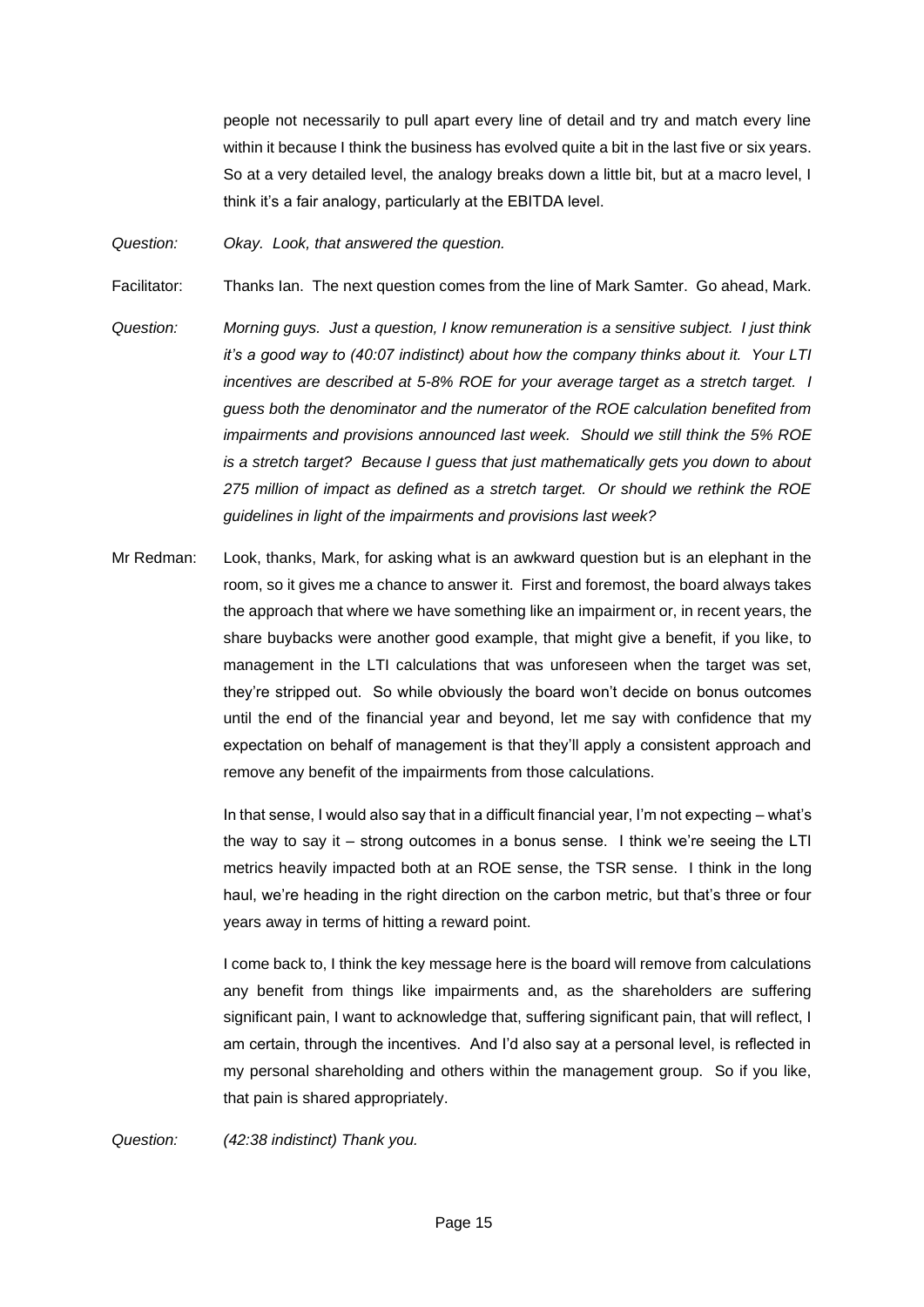- Facilitator: Thanks, Mark. The next question comes from the line of Peter Wilson. Go ahead, Peter.
- *Question: Thank you. Just a question on operating costs and the targets you've put out there. On slide 11, it looks like there's a large second half step-up to consumer operating costs. Could you just give us some colour on what that is? And then, on your capex target, explain how you've factored Liddell into that?*
- Mr Nicks: Sure. The step-up in the second half is largely the provisioning net bad debt expense, half to half, so that's based on our modelling of where we actually see the actual expense roll through. On the second part of the question around capex it was, so does it include Liddell? Well basically we're spending very little on Liddell today as it is, so it excludes Liddell. That \$100 million will be across the sustaining – not just thermal, it will be across the business, but a large part will be coming from integrated energy.
- *Question: Okay. If I can just follow that one up. The message I thought had been that you're spending quite a lot on Liddell and that's why D&A had stepped up. Is there something-*
- Mr Nicks: That's correct. In this year, and as we now wind down to the closure of that plant, it will be only the spend that we need to, and it's rather – I mean I don't know, Markus, whether you want to comment, but it's not large dollars at all.
- Mr Brokhof: No, it's around 12 million.

*----*

- Mr Redman: Yes. So for clarity, it's (44:23 indistinct) is the Liddell capex spend this year. You see it pushed more into opex, which is appropriate for a plant in its last year or so of life. You're not launching significant capex programs, so technically Liddell is in there. Practically, its impact on saying we're pulling 100 out is de minimis.
- *Question: Okay, perfect. Thank you.*
- Facilitator: Next question comes from the line of Max Vickerson. Go ahead, Max.
- *Question: Thanks, Chantal. Question for Markus on the gas market. There were those comments you made about the portfolio contracts being able to be secured in the \$6- \$7/GJ range. I'm just wondering, are there meaningful volumes available at those prices or are you more talking about smaller quarter to quarter contracts that you might*  find in the short-term markets like the Wallumbilla hub or the STTM? Could you give *us a bit more colour on that please?*
- Mr Brokhof: Thanks for the question. Yeah, you are fully right. The depth of the market is not there so volumes are limited, so the tenor of the contracts which we entered are one to two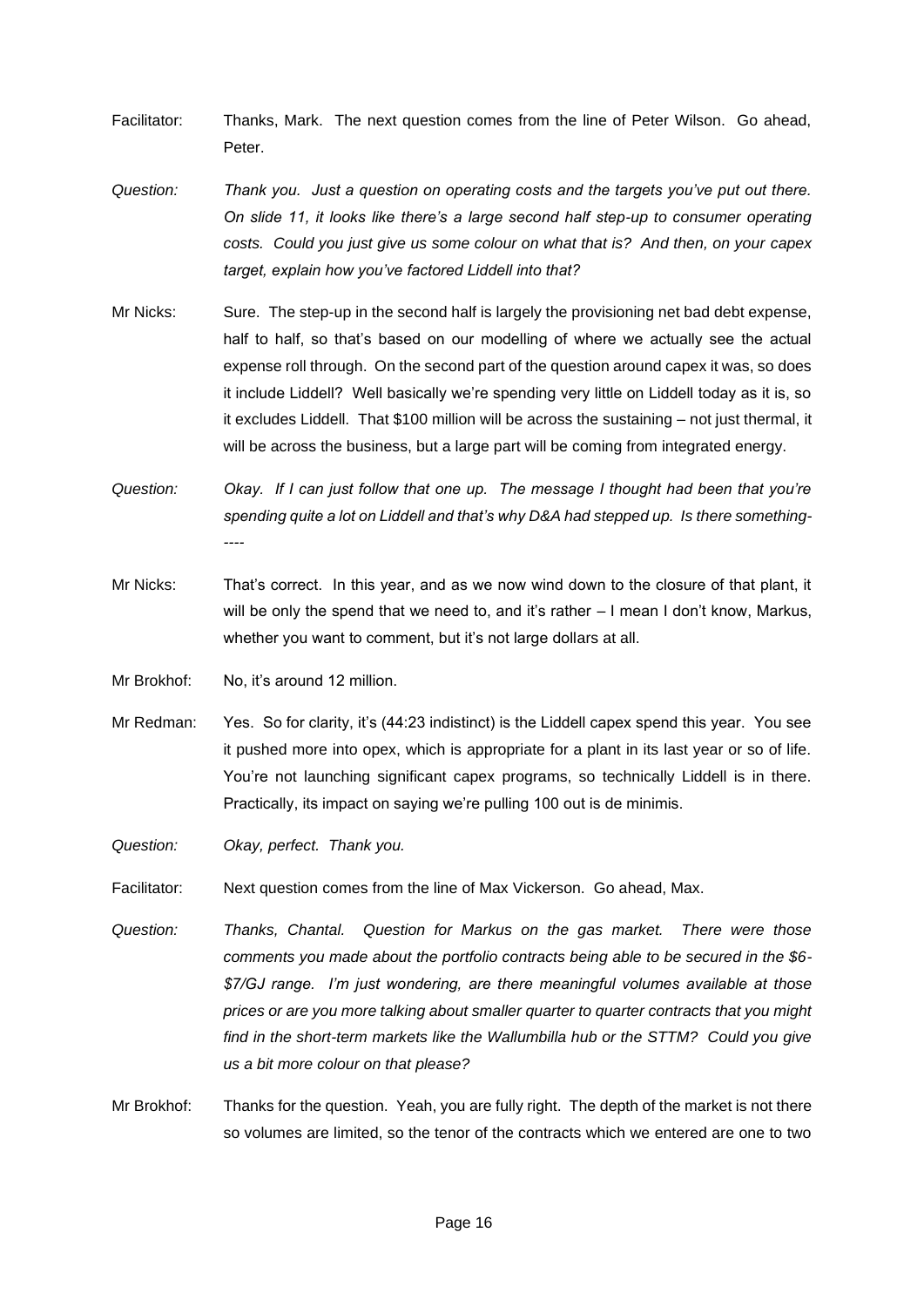years and that's the range in which we are. And we still try to secure additional volumes in order to optimise the overall portfolio price and that's, at the moment, the case.

*Question: Okay, thanks.*

Facilitator: Next question comes from the line of James Nevin. Go ahead, James.

- *Question: Thanks, Chantal. I appreciate you're going to give more detail on how you're looking at the future business model at an investor day. But just some of the comments that you made in the presentation this morning around the retail service becoming more independent from the valuation – from the value of the generation portfolio and you're kind of saying that you get less synergy from being an integrated retailer. Like it looks like you're kind of trying to steer us maybe into one of the options that you're looking at, essentially splitting up that retail side of the business from the generation portfolio (46:37 indistinct) moving in very different directions now.*
- Mr Redman: Thanks, James. I think and this will be the difficult discussion with lots of people in the coming, whatever it is, six weeks or more, or less, to the end of March when we hold the investor day. We'll get into sort of having to try and answer black and white, yes/no type questions in an incredibly complex environment that will require complex responses. In the slide there, what we're trying to do is call out some of the thematics that we're seeing happening in our market that have evolved from, when I reflect on the market of five years ago and 10 years ago, it is different today.

And when you think about where customers are heading and what they're demanding in a product set today, it's starting to become very different to 10 years ago. When you're thinking about the role of government policy in our markets today, it's very different to what it was 10 years ago. So all of these things are taking what was a very clear cut set of assumptions and responses 10 years ago to an evolving and more complex set of conditions and responses that we're seeing in front of us today. Rather than rush it, we wanted to signal today that we're not sitting on our hands with our eyes shut and our ears closed to conditions around us. But at the same time, we want to be thoughtful and come back with a complex answer to a complex situation at the end of March.

## *Question: Thank you.*

Facilitator: Next question comes from the line of Mark Bussutil. Go ahead, Mark.

*Question: Good morning everybody. I was interested in some of the comments that were made that were around dark spread. So Markus was talking about the NSW dark spreads. In the context that you need to give three years' notice to shut any capacity, what sort of production response or response from generators could you have to lower prices for assets that may be operating at negative cash margins? What can you do?*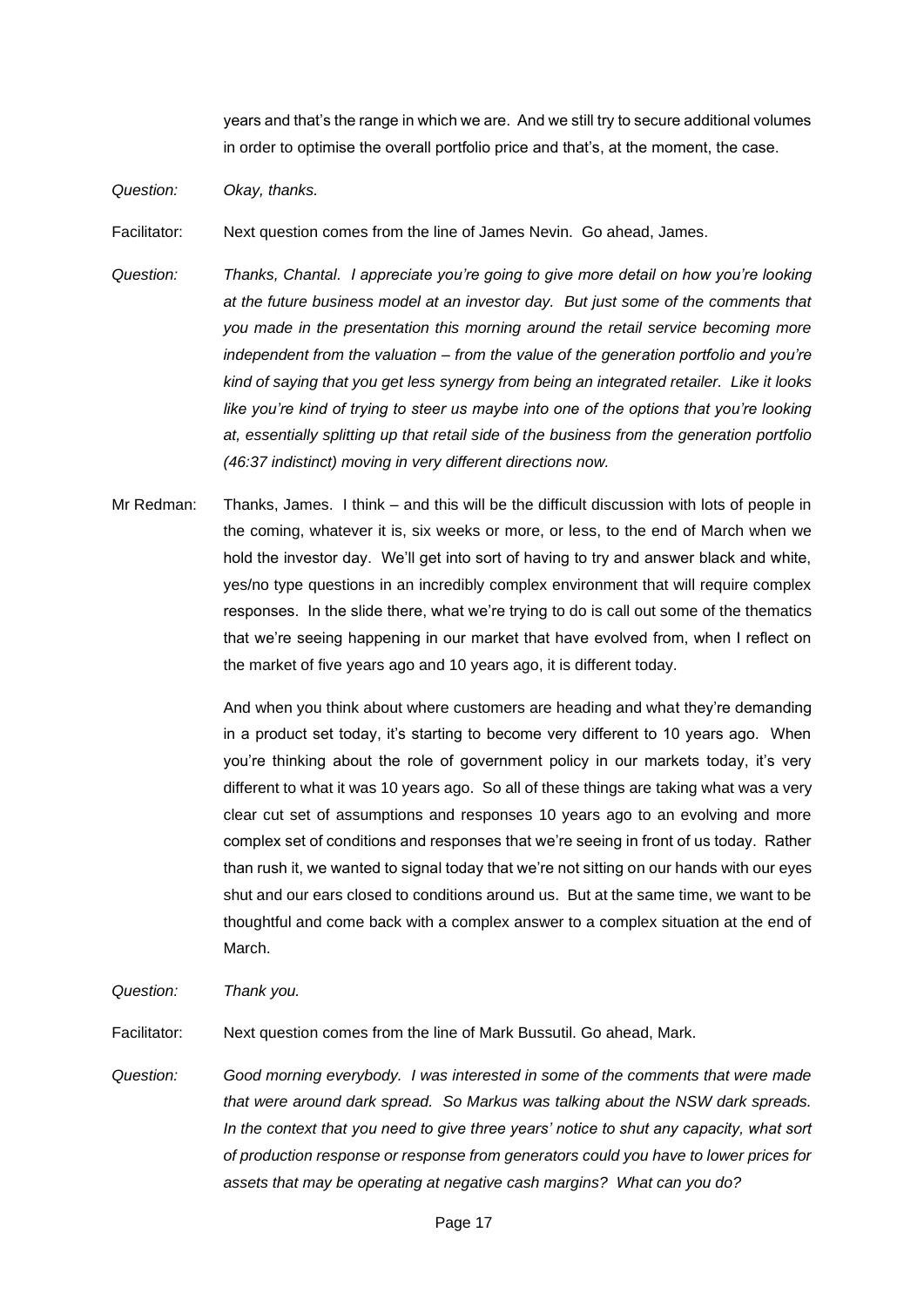- Mr Brokhof: There are various angles to this. One angle is for sure, lowering our minimum load. That's what we are doing already partially. And we have to look at this furthermore. Then also, how we run it. Is the availability of all the units the right measurements? And then also, looking at the overall cost structure. I think that's number one. Cost structure is something where we have to (49:26 indistinct). I think Damien has elaborated already on this, that we have to lower our operating costs furthermore. But at the end of the day, we have also to rethink how we run all the units, in particular over the day the prices are negative. That's something which we have to look at carefully and not to anymore lose money then during the day.
- *Question: Can I just ask just a quick follow up on this? Would generators be looking at changing [bidding] patterns?* Clearly generators offering capacity at negative pricing aren't *intending on setting the price at those negative prices. They're just purely doing it to be dispatched. And given the increase in frequency of negative pricing days, are you and your peers looking at changing the way you're bidding or offering capacity into the market?*
- Mr Brokhof: I do not comment on our peers, I don't know what they are intending to do. But I think for sure, we will optimise our margin. That's clear in going forward. Most probably there could be a consequence there.
- Mr Redman: Yeah. I think, Mark, maybe just to expand a little, the point that we're trying to make, I guess is in two parts. In one part, we're seeing a market overall get to a point where the market overall, particularly in black coal generation will be struggling to cover its cash costs at today's spot prices. So that will point to stress within the market.

The second point that we would make is that AGL has been very deliberate in the generation that it has bought and built over the years. And I know you'll remember many presentations we made over the last number of years about sites like Macquarie and Loy Yang, where we talk about them being at the bottom of the cost stack. So in a market under stress, we continue to work at the bottom of the cost stack and are in a better position, but it is a market where something will be under pressure or something will have to start to shift in the coming months and years if it continues to operate at or beneath, in an overall sense, cash running cost.

- *Question: Okay. Fabulous. I've got another question, but I'll re-register. Thanks.*
- Mr Redman: Thanks, Mark.
- Facilitator: Next question comes from the line of Baden Moore. Go ahead, Baden.
- *Question: Good morning, Brett. Just a question on crib point. I mean it seems to continue to have some political headwinds to your progress there. Should we take it that we'd see*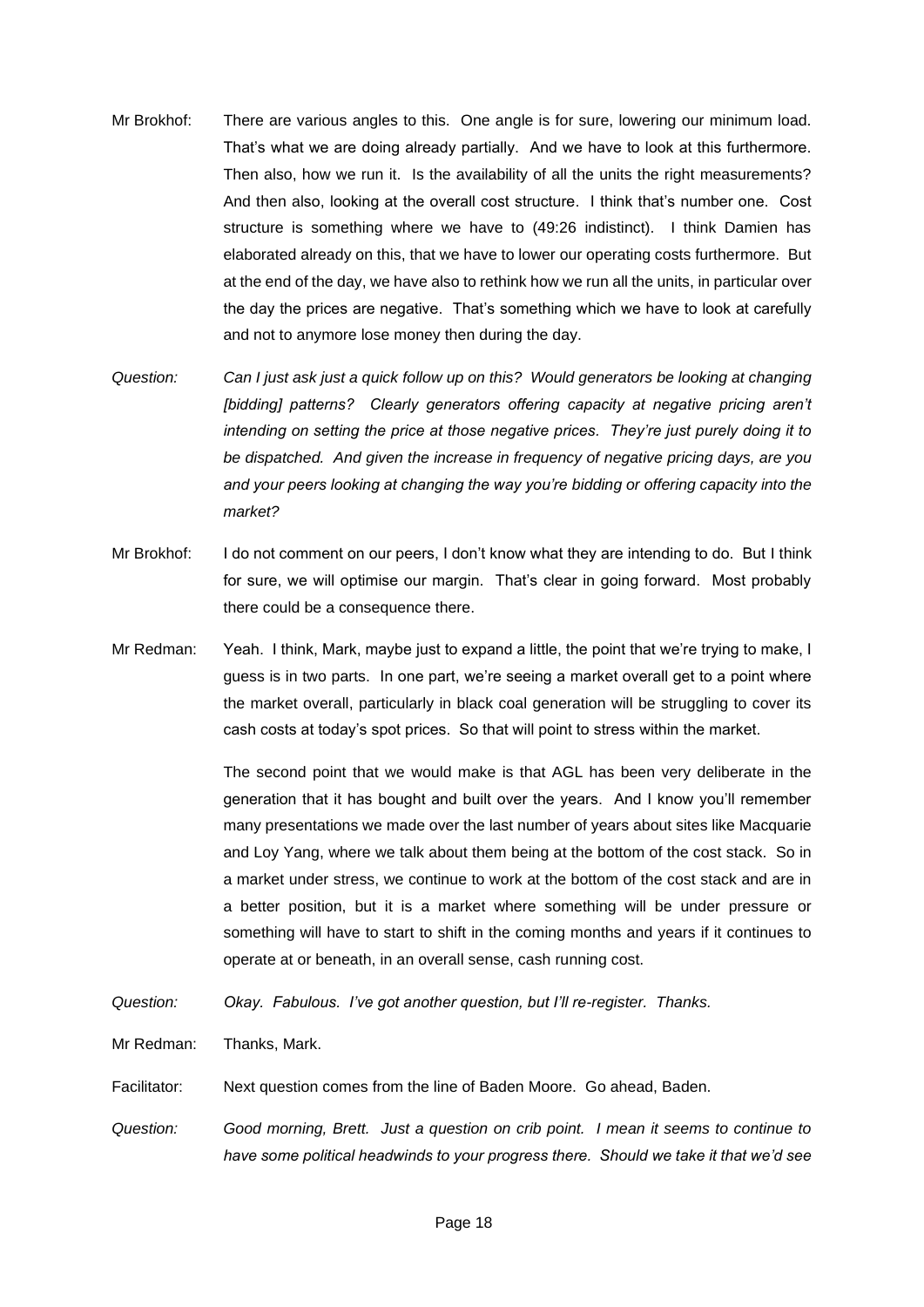*forward negative – further negative earnings risk if you're unsuccessful to crib, or is there a plan B, or even C that you'd be following up with there?*

Mr Redman: In a corporate sense, we're always thinking about what are the alternate places that we would go to source gas for our customers. The comment I've made in the past is we're comfortable with our ability to source for our residential and small business customers. It's large C&I that will be particularly exposed if the market overall struggles to get gas into that southern state. And again, the forecast that we see produced externally line up with our own views that, without some pressure relief mechanism, that is a market that is going into potential short in the coming years as the Bass Strait reserves wind down. In that context, we think crib point is a good project.

> We selected it because it was where the customers – where our customers – where the market will need the gas down there in Victoria. And while it is clearly a long and complex approvals process that we've had to go through, what I'd like to think is it's meant that we've been given the chance to really demonstrate to the local community that we're being thoughtful and respectful of both the local environment and the local community need even as we're seeking to serve the bigger community need there in Victoria to supply for gas. So I think it's a good project, as I've always done, because I believe there's a genuine market need there that will go on for a long time. And I believe that we've done the right thing in terms of how we've designed that project and how we continue to engage in the approvals process. But we are waiting respectfully for the outturn of the panel report and ultimately, the local minister's conclusions at the end of that process.

*Question: Thank you.*

Facilitator: Next question comes from the line of Tom Allen. Go ahead, Tom.

- *Question: Thanks, Chantal. Just following the question from Mark. So just after Markus perhaps, and some further comment on Bayswater Power Station's long-term earning sustainability. Because if your low-cost coal supply from the MacGen acquisition expires in FY25, won't the step change increase in Bayswater's generation cost occur right at the same time – obviously the NSW government is underwriting gigawatts as New Generation in the state, so my question is how confident are you that cuts to sustaining capex, lower opex and reducing your minimum generation levels of Bayswater actually offset this? Because it would appear that FY22 would otherwise be shaping as a key decision time on when you'll need to consider the viability of continued operations at Bayswater.*
- Mr Brokhof: If you look at the overall demand supply structure and with the NSW governmental roadmap, most probably when you look at what is happening in the market, even it could happen particularly in NSW with some stalling of investments or postponing some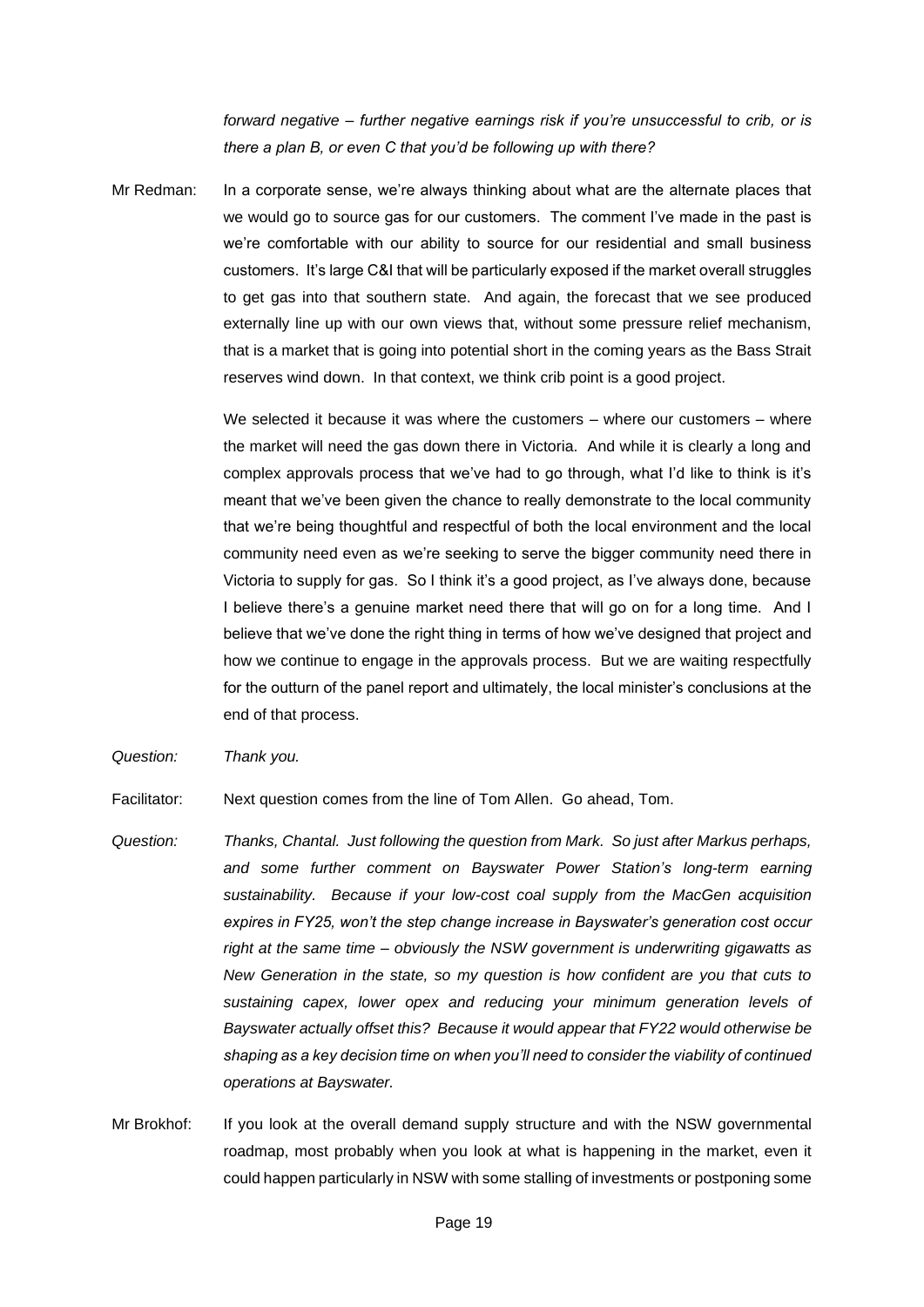investments, that Bayswater could even come more profitable. That's not excluded. So we have to look at the effects on this. But our overall aim is we have long-term very competitive coal supplies until 2027 secured. And Bayswater will be the lowest cost generation in NSW.

Mr Redman: I think, Tom, too, my build on that is we always talked about, when we bought Macquarie, that in a structural sense, where it sources its coal from is structurally lower cost than where our competitors more on the coast are looking to source their coal from. So we've always said that eventually the legacy coal contracts will roll. But in the market of that day, we expect structurally they roll to a price that's lower than, where our competitors' coal contracts are rolling.

> So it does mean a little bit like where we look at Loy Yang sitting at the bottom of the cost stack in its space. We'll see Bayswater sitting at the bottom of the cost stack in its space. And so there's, again I come back to there's two levels to the commentary. One is saying the overall coal generation or generation market there is starting to see some stress in cash costs versus realised price. But AGL will continue to exist further for longer compared to our competitors because we have a structurally better cost position.

*Question: Okay. Thanks, Brett and Markus. That's great. Thanks.*

Facilitator: The next question comes from the line of Rob Koh. Go ahead, Rob.

- *Question: Thank you for letting me come back. I wanted to ask a question about batteries because you're continuing on the dawn of the battery initiative. And I just wonder if (a) you could provide us a bit more colour on the use cases for those batteries. And then (b) without wanting to sound negative – I'm sure Mr Nicks is all across this – but unfortunately you just had to reclassify a whole lot of onerous contracts on wind farm dealers which were innovative at the time. I just want to ensure you've got some lessons learned in the new battery dealers to ensure that in 10 years' time there's not a similar kind of onerous contract, if that makes sense.*
- Mr Redman: Maybe, Rob, let me cover the second half first and ask Markus to cover the first half. We did learn a lot from our renewables contracting over a long period of time. We were an early mover as a corporate. More than a decade ago, you'll recall that we used to build sites and then put in place very long-term contractual offtakes and do things with development product – profits and the like. We changed our contracting strategy nearly a decade ago now, certainly more than five or six years ago now, and that's meant that the more recent contracts and the recent ways that we've been developing renewables through vehicles like PARF on our power.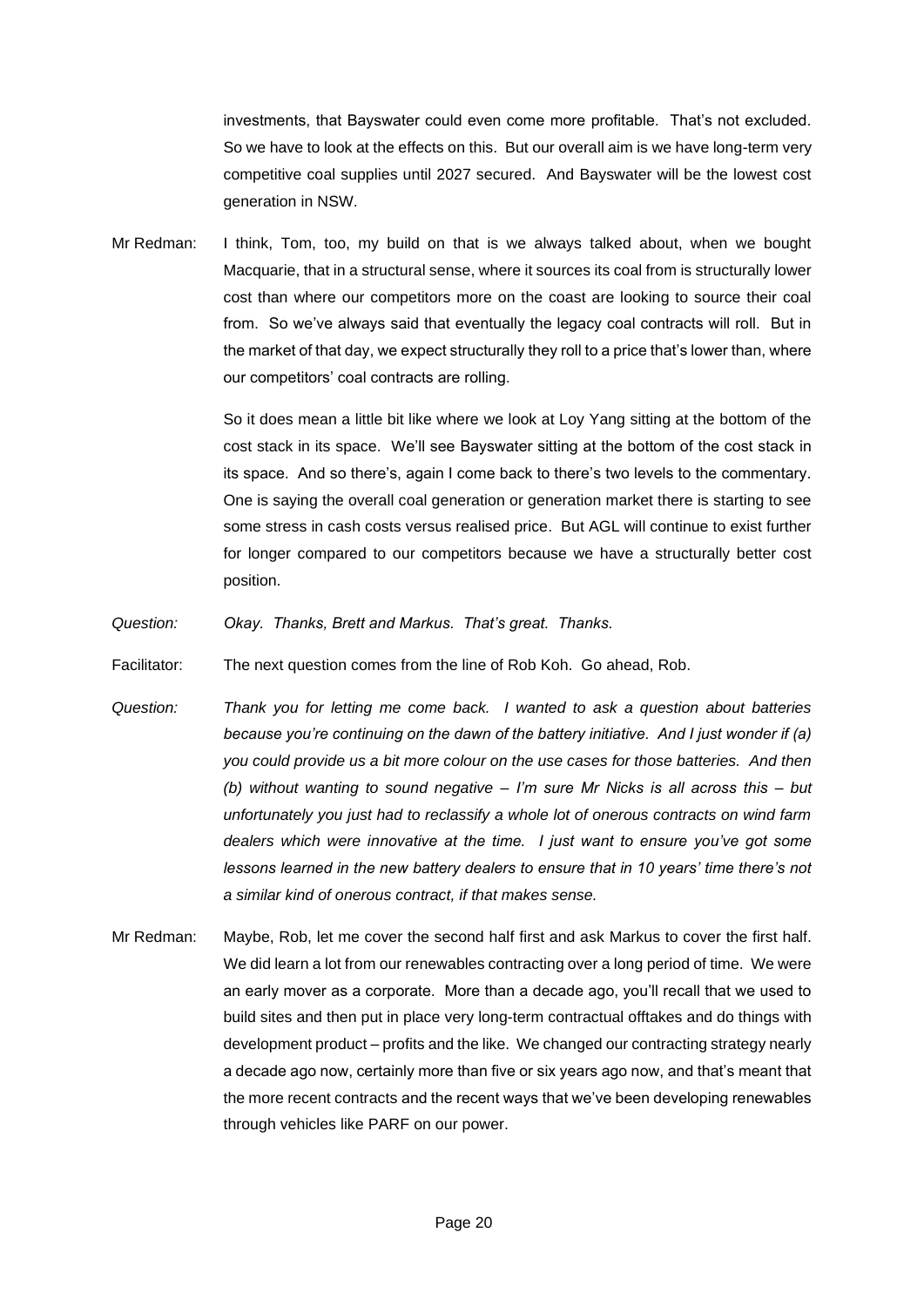And the other arrangements we've gone into, with batteries included, like the Wandoan site and the Maoneng contracts that we've entered into are all more reflective of being responsive to a market where technology costs will keep falling and we have to be ready to work our way through it. I think we've learned the lessons of more than a decade ago, and you've actually seen that play out in our book in the last five or more years. But maybe let me throw to Markus just to give a little bit of flavour about where we see the dawn of the battery age evolving.

- Markus: We were very clear that with the decrease in battery costs, we would like to start a battery investment program. We wanted to build – or we will build to 850 megawatts by 2024. We have chosen, and we were very clear that we have chosen it first, the location with the best grid connections at our existing thermal power sites. So it's mainly Liddell, Loy Yang and Torrens. And these battery sites we will develop. We are in various stages of development, and you will see for the announcement coming up when it comes to the further steps. I would also comment just briefly, the battery is a bit different to a wind park or solar. Our revenues coming from FCAS / arbitrage opportunities. And at the end of the day, the penetration of renewables will continue and is continuing, and we will firm up these renewables and we believe flexibility in the future will become a major revenue stream in AGL.
- Mr Redman: Thanks Markus. And let me just, for one last reflection too, on the impairments that we took around the wind contracts. An acid test is always, if you could go back in a time machine, would you have entered into those transactions. And the answer is yes. If you look at the whole of life economic outcomes that we achieve through that wind development, the results and the profits that we made in the earlier parts, the last few years where green prices and black prices have been a lot higher, in some respects what we're seeing is a little bit of disconnect to the phasing of when costs and profits are booked versus the actual economic outcomes of projects. So do I, on behalf of the company, regret those wind projects from a decade ago? No. I think they did what they set out to do. They established a renewables and wind industry in Australia. They did provide good returns over the years to our shareholders. And I think for the whole of life, they're not absolute knock it out of the park returns by any means, but they are respectable on the way through, so the impairment is not good, but the whole of life economic decisions there are not bad.

*Question: Yeah, okay. Thank you very much. Appreciate it.*

Facilitator: The next question comes from the line of Ian Myles. Go ahead, Ian.

*Question: Yeah, thanks guys (1:02:08 indistinct). Can we (1:02:10 indistinct) a bit more colour on the (1:02:14 indistinct) debt capabilities? Given we're seeing, as you describe it, a structural change in the early earning power of the group, how'd that influence your*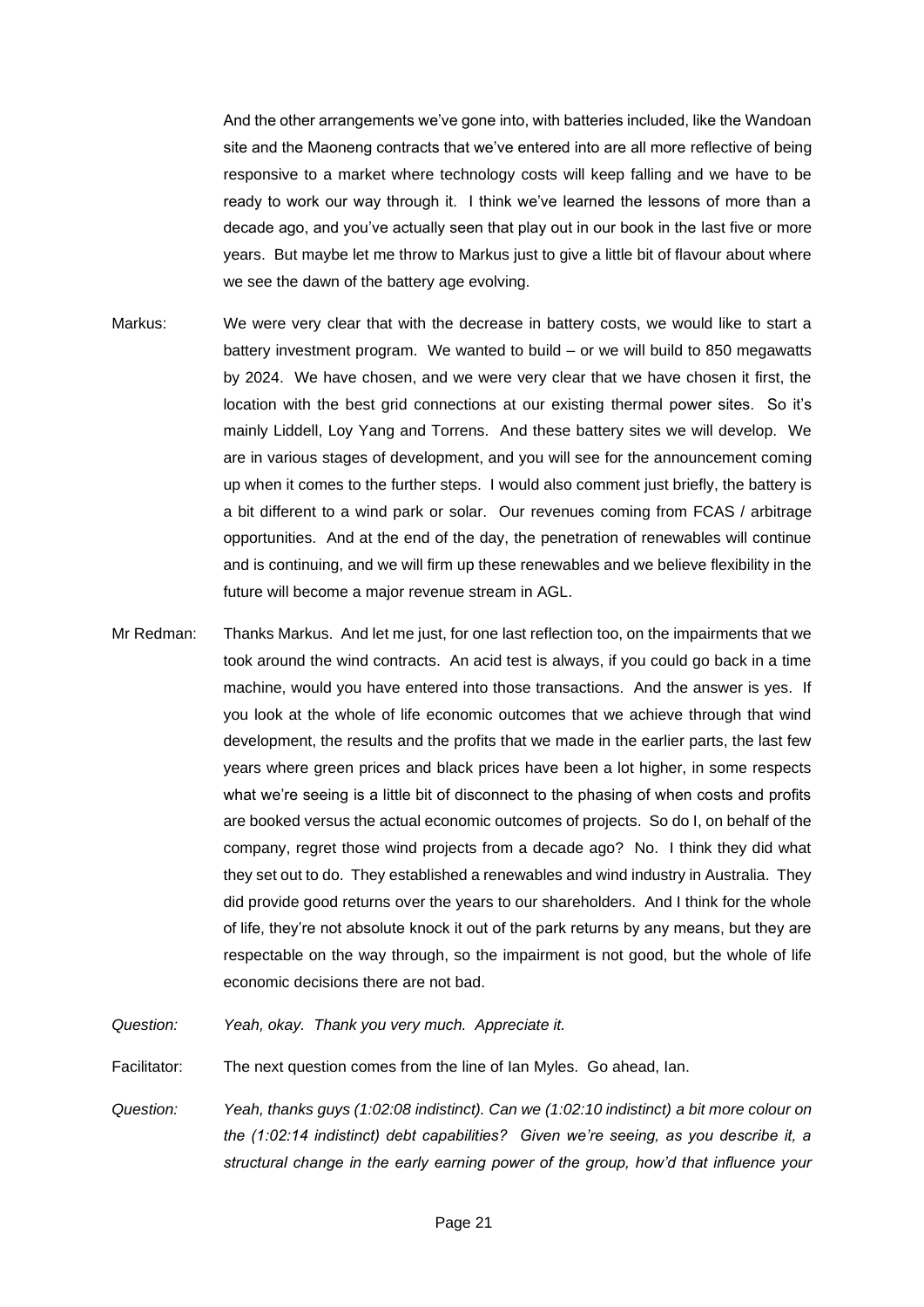*thinking about the appropriate levels of leverage for the group on a sort of a go-forward basis?*

Mr Redman: In my mind, and Damien can add to it, but in my mind, we've always talked about the – well, we're now on the Baa2, the Moody's credit rating – as a good kind of guide to how we think about the right level of leverage, you sort of work your way backwards from that as to what the right level of debt and what's the right position for your balance sheet to be in. We still have plenty of balance sheet strength and solid cash flows underneath, perhaps not as strong as what they were looking like two years ago, but by no means are we under desperate pressure to maintain balance sheet and gearing to keep operating the business.

> Looking ahead, we've always dealt with comfort, the idea that there will be times when there's a surplus, if you like, that we can look to return to shareholders. And if you look over the last few years, we've done two share buybacks and significantly higher dividend payout ratios and dividend paid out compared to years before that. And there'll be times when you have really good growth opportunities and you might want to go to the market and say, "Look, I've got this acquisition, I've got this investment that we can make, and will you support it in a capital sense?" And there again, personally led to capital raisings to drive major growth and investment in the business.

> So I'm not concerned in the sense that, if the question is, am I worried or are we worried that, you know, can we pursue our growth plans and the good quality projects that we can see that we're assessing? No, not at all. Do I think that we have a little bit less head room than what we did two years ago? Clearly. But we're not up against the wall and I'm not worried that if we have good quality growth projects, I'd love to be here saying I've got billions of dollars that we're about to invest or buy that is recognised as a good place to invest and we may need some help. So there's no change in that sense in the projects set that we're pursuing. If they're good growth and they're good return investments, I presume that we'll either be able to fund them, or our shareholders will back it in.

- *Question: Can I just – is that more likely then, if it's a (1:04:4 indistinct) large acquisition or large transaction, that you need to more likely come to market (1:04:52 indistinct) when you had a look at that. I don't think you're actually required to come to market at the time because you had enough capacity within your organisation.*
- Mr Redman: I think, Ian, the mathematical reality is two years ago, when you did the head room calcs, and with the earnings and cash outlook of the business then, you came up with a higher head room number than if you do the same calculations today. I mean it's explicit in the write off that we had to do last week.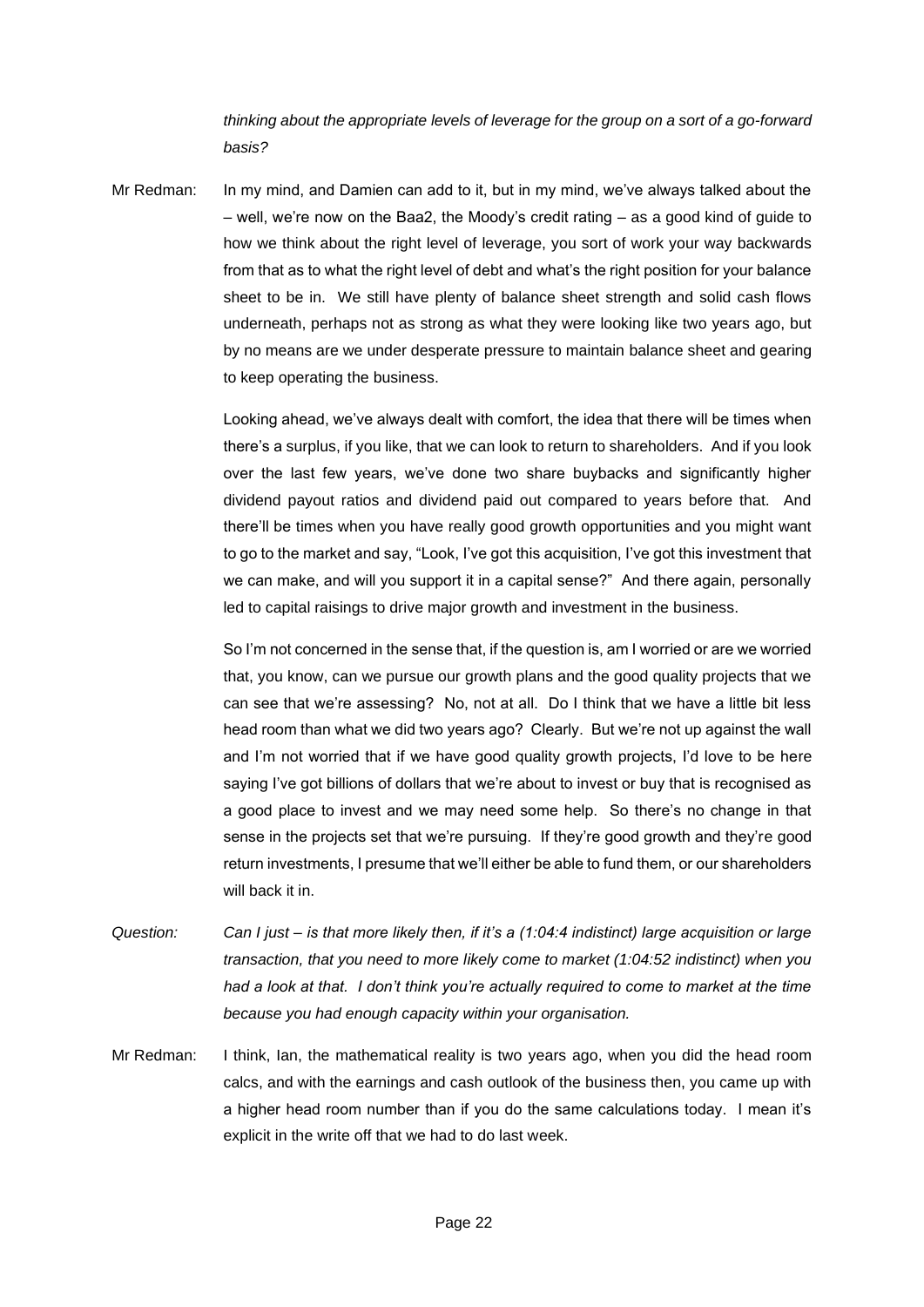I'm not sitting here trying to – again, just to make sure that no one misunderstands – I'm not sitting here trying to hint that we're about to do a \$4 billion transaction and coming to market for capital. I just want to be clear on that.

But if you look at the pipeline slides of growth projects we've presented over the last couple of years, they show the possibility of billions of dollars' worth of good quality investments on strategy. We've actually pulled back on some of those pipeline slides because I said to the team, I want to start to present more active decisions and actual projects that have gone through FID and getting on with it rather than the more pipeline presentations. But if we need it, I think we can get it. The head room's not as strong as it was before, but by no means are we at death's door and needing to do anything in a desperate sense either.

*Question: No, okay, that's great. Thanks.*

Mr Redman: Thanks, Ian.

Facilitator: The next question comes from the line of Mark Samter. Go ahead, Mark.

- *Question: Yeah, hi guys. Thanks for taking the second questions. I'm not sure if this is just me being a simpleton – probably the answer is yes – but the EBITDA guidance range for this year has a \$250 million range which (1:06:38) \$175 million flow through at the NPAT level, but the NPAT guidance range is \$80 million. Is there a logical reason for the difference in the ranges?*
- Mr Nicks: Mark, we're using for the first time we're putting this out, we're using a spread of about 15%. That's similar to what we're using for the NPAT range. And the reason we're doing that is, what we've found over time is big differences in NPAT versus EBITDA. And EBITDA clearly is the key measure of the cash performance of this (1:07:10) Sorry, background noise there. And we think it's going to provide, I suppose less noise in some of the forecasts that are out there as well because we can provide a better overview of where this business is going.

*Question: Alright. Perfect. Thanks.*

Mr Redman: And, Mark, my add on is, I wouldn't overthink it. It's the first time that we've put the metric out and we're probably being a little cautious as well while we're establishing a new metric out in the market.

*Question: Perfect. Thanks.*

Facilitator: The next question comes from the line of Dan Butcher. Go ahead, Dan.

*Question: Hi everyone. Just a quick one for Brett really on the (1:07:47) capex cut target of \$100 million. First of all, looking at your figures. I just wondered maybe if you could reconcile*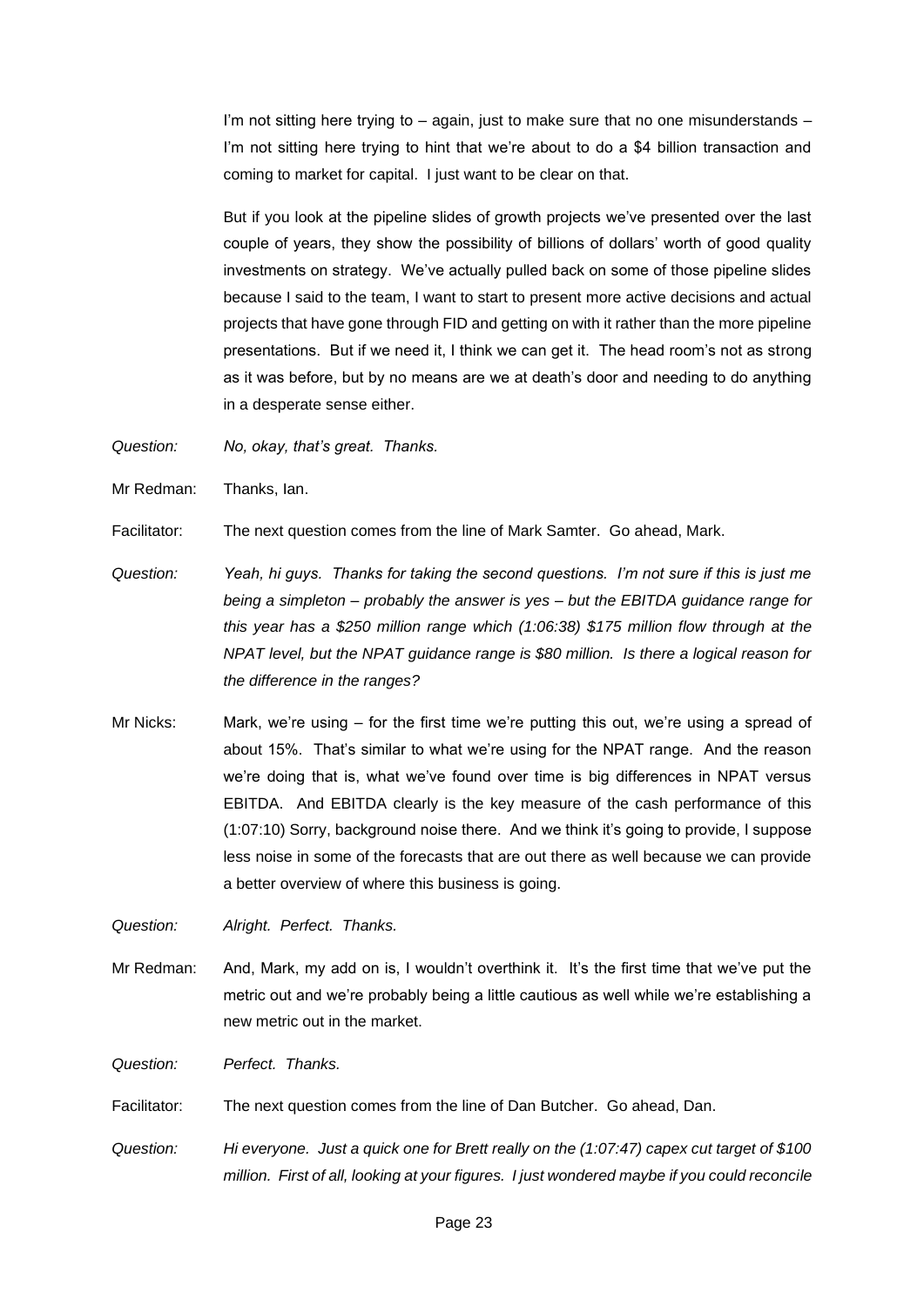*that versus reliability. I notice a year or two ago you sort of almost admitted that in your (1:08:00) you'd underspent on (1:08:01) capex, and that was affecting reliability. But now it seems like it's going in the opposite direction. Can you maybe just give us some comfort about how long it's going to be going on for and how it sort of marries up with reliability going in the future?*

Mr Redman: I'll hand to Markus to talk to it, Dan. But it is – let me acknowledge a couple of years ago, we deliberately increased our spend because we were seeing that we had cut, I think arguably too much, prior to that and it was impacting reliability. Now, that was in a market too with very strong margins and strong prices, and so there was a high return as well for high reliability.

> As we look forward, we're having to be a little bit more market responsive and so there's a finer edge to it. But, Markus, do you just want to talk to how you're thinking?

- Mr Brokhof: In general, we are also switching to different methods, digitalisation has [an affect] as well, so to have much more (1:09:00) and health checks, so the overall risk-based management strategy is now also paying off. We have reviewed and benchmarked us against international thermal power plants because we need to be very competitive in the market. And that has led to a reduction in – or we are confident that we can lower our sustaining capex spend. But always, I think we said this in the beginning, safety is our utmost – it's of utmost importance, so the plans – we will invest further in order to run the safe operation, there's no doubt about this. But now, with digitalisation and a more risk-based approach and better planning capabilities, we can take out further sustaining capex and also reflecting on the overall wholesale market environment, our generation will not run at full load anymore, which will have also an impact on opex but also on capex.
- Mr Redman: And look, this I'll blow Markus's trumpet a little bit this is something Markus has brought with his experience our of Europe. Where clearly – the market conditions we're seeing now have existed for longer over there, so he's brought with him both experience and the connections to bring out some expert advice that are helping us understand how can we tune a little more in response to the market conditions we're seeing.
- *Question: Alright, thanks. Can I be cheeky and ask one quick one about your telco growth? Can you maybe give me an idea of, in two or three years' time, how many customers you'd like to see in broadband and now mobile?*

Mr Redman: I think this is a chance for Christine to speak.

*Question: Yeah, sure.*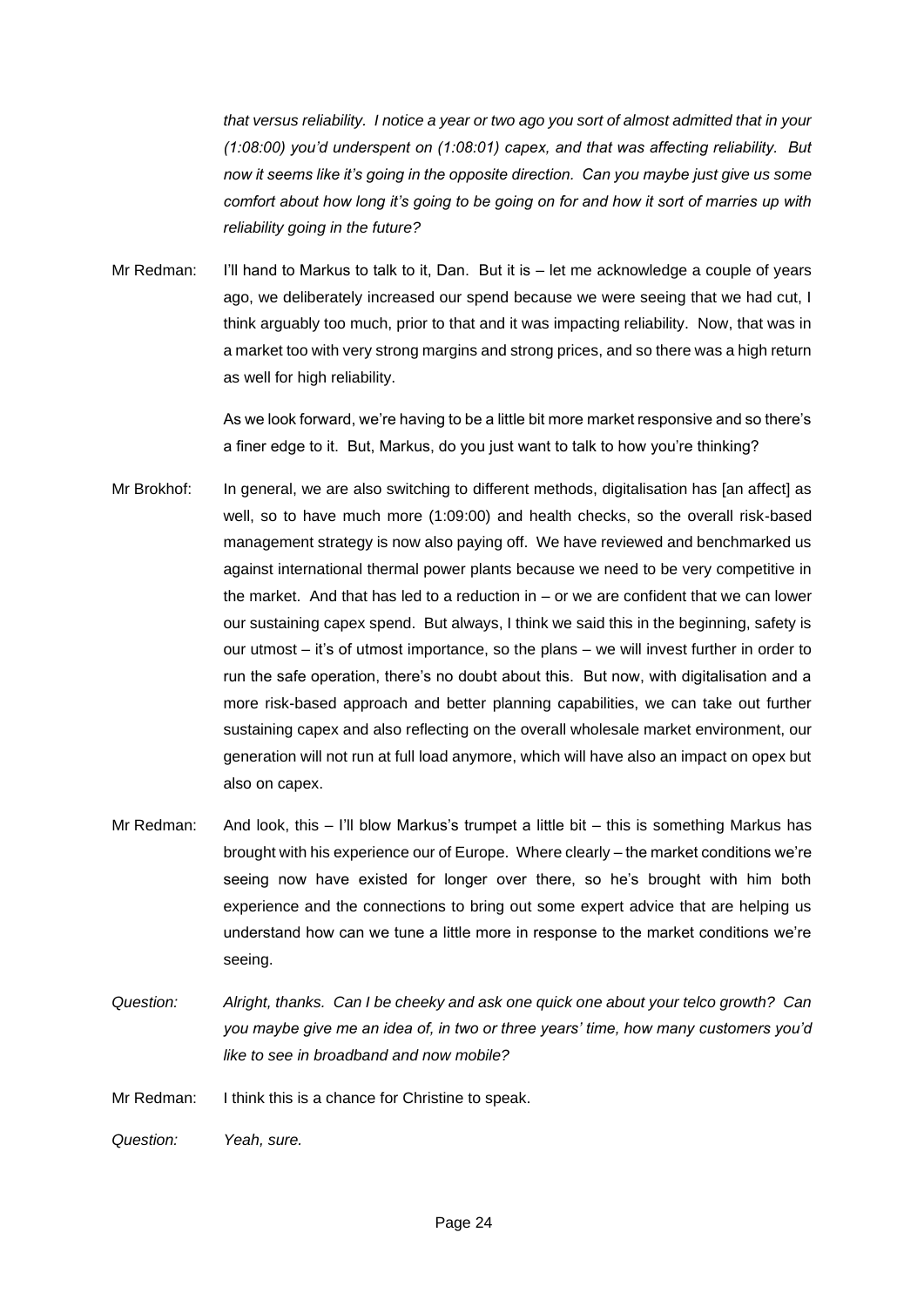Ms Corbett: Actually we have said that overall, in terms of customer services, that we will be at 4.5 million customer services in FY24. If you look at where we are now, we are at 4.2 million customer services, so you would say there certainly a few hundred services will get us to reach our target.

*Question: Alright. Thank you, guys.*

Facilitator: The next question comes from the line of James Nevin. Go ahead, James.

- *Question: Thank you. I just was hoping to pick up on the comments around the high levels of competition, like for the electricity margin compressed over the last few years, and do you expect that to settle at more sustainable levels in the near to medium-term? And just asking if there's anything that you can point to that would give you confidence in that settling at more sustainable levels? Because just from the outside, it seems like there are a lot of big competitors coming into the market as well with the likes of Shell recently acquiring a business and Iberdrola entering the market, potentially Telstra pushing into electricity as well, and just is there anything you can point to there that – kind of why you're confident that it will return to kind of more sustainable levels?*
- Mr Corbett: Yes, James. It's Christine. Thank you for the question. Look, I think when we do a deep dive into sort of gross margin, in particular in the electricity side, we see the impacts on the degradation of margin predominantly in Victoria, and that really is due to the extent of the regulatory changes that have flown through in that market. So what has happened over the last 12 months is as those changes roll through our book, we will expect sort of for the remainder of this financial year for that to happen, but that gives us some confidence that that is why margin compression will level out because we have then seen the impact of the changes with both VDO and DMO roll through.

The other thing that I would say is we have had favourable margin with respect to the customer account growth that we have had. So we would expect, again aligned to our ambitions with customer growth, that we will continue to see some advantages in margin, with volume growth as well as advantages in margin as we scale our multiproduct strategy.

*Question: Alright. Thank you.*

- Facilitator: We've got time for one more question. The next question comes from the line of Mark Busuttil. Go ahead, Mark.
- *Question: Hi everyone, and thanks for indulging me in just a last question. I just wanted to investigate the P&L impacts of the impairments and the other charges that you announced last week in your (1:14:03) in the interim, particularly the write down of the onerous contracts. So if I look at your financial statements which you just released, you paid about 154 million in PPAs through the half, which I'm estimating at costing*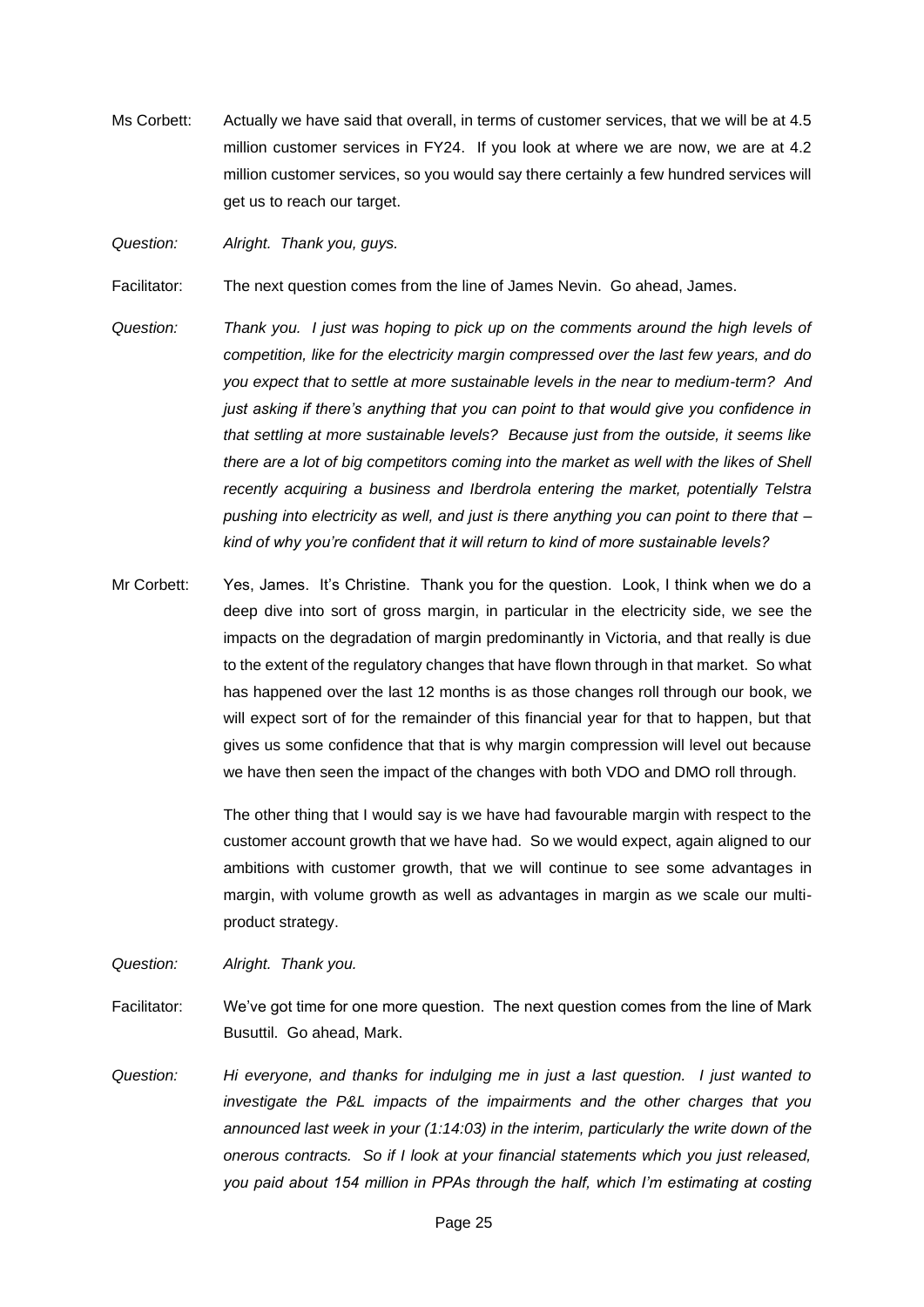*you more than \$100 a megawatt hour. If you sort of marked to market to today, it would be almost half that charge. So I understand these are all sort of non-cash adjustments, but sort of going forward, could we make the assumption that that PPA charge would basically come down by about half? So it would save you almost \$150 million pre-tax a year.*

- Mr Nicks: I think what we've said in our release, Mark, was we expect the benefit next year, the net benefit. So there's three things at play throughout of all of this. There's the onerous contract that unwinds, if you like. You then get the impact of depreciation, which steps up as a result of the rehabilitation provision we took. And then you also get the interest – and not the bank interest per se, but the finance interest also rolling through. So that's why we've guided to a 50 million increase in profit for next year, so there's more than just one thing rolling through those numbers.
- *Question: Okay. Just specifically on my question then, could I make the assumption that your P&L, PPA costs would halve, just isolating that just one? Or would you rather not sort of comment to that level of granularity?*
- Mr Nicks: No, I won't comment to that level of granularity. But at a macro level, what we're doing is effectively taking those PPA costs where they are today to where we think the market price is.
- *Question: Okay. Alright.*
- Mr Redman: I would expect, Mark, that there'll be a complex answer to a complex question where not all PPAs are written down either. And there's also some sales offsets that we've written long-term contracts, but offline we might be able to guide it a little better based upon what we've published. The team can probably help out a bit.
- *Question: Excellent. Thank you very much.*
- Mr Redman: Alright. Well, look, thanks very much everybody for taking the time. Let me again reiterate, difficult results, which we're very cognisant of that. On behalf of shareholders, we're very focused on running the business with discipline. We're pleased that the operating things that we can control are going well. The market around us is a challenging environment and we are thinking about what to do about it. I think we might wrap up there and look forward to catching up with different people over the next coming days. And as always, Chantal and James are here to help with any questions that you might have in the meantime. Thanks very much for your time.